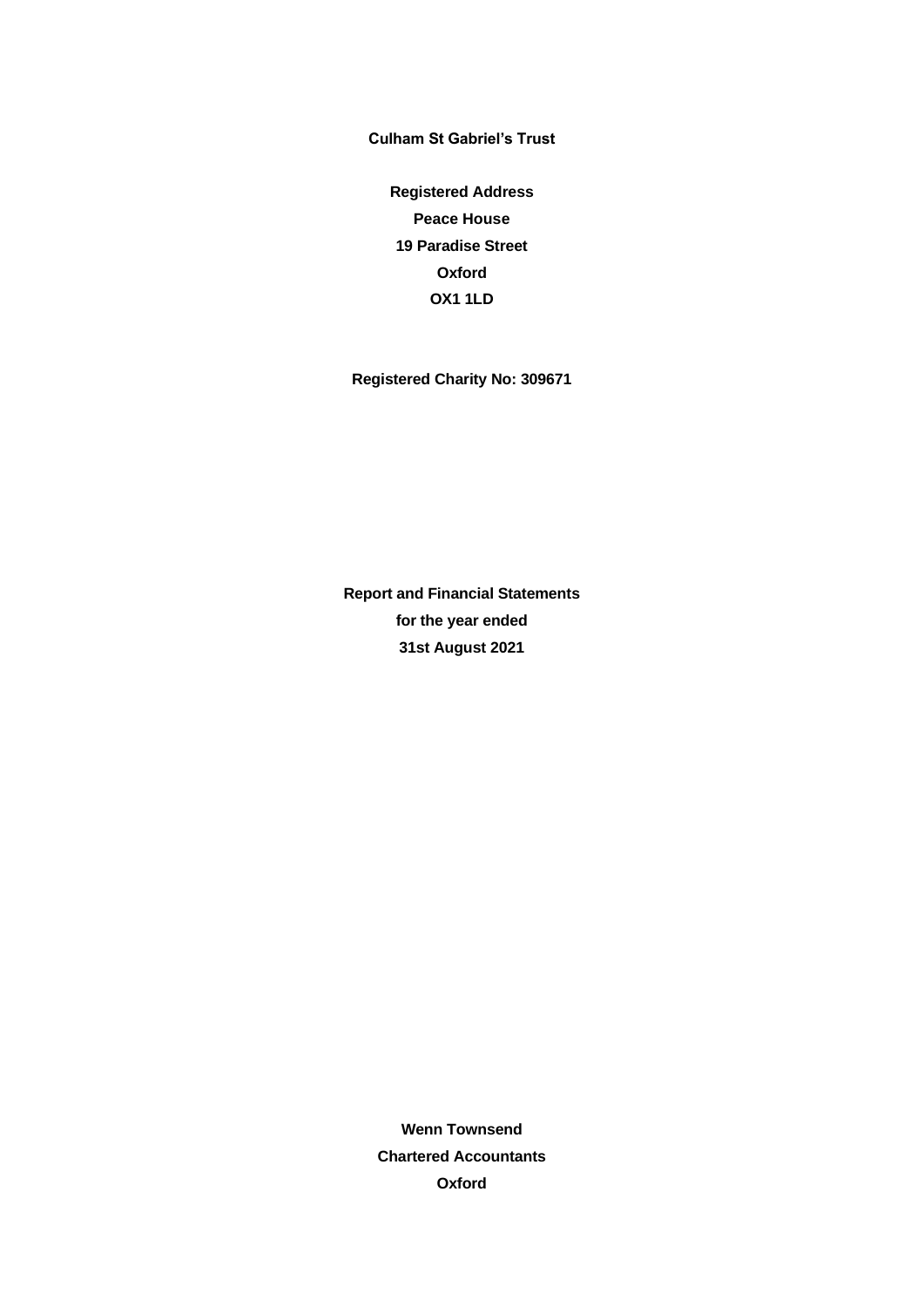## **Trustees' Report on the Accounts for the year ended 31st August 2021**

The Trustees present their report and the audited financial statements of the charity for the year ended 31st August 2021. The Trustees have adopted the provisions of the Statement of Recommended Practice (SORP) "Accounting and Reporting by Charities" (FRS 102) in preparing the annual report and financial statements of the charity.

## **1. Our charitable objectives**

The objects of the Trust as set out in the Charity Commission Scheme of 21st June 2012 are (in accordance with the doctrines and principles of the Church of England):

- (1) the promotion of the higher and further education, life-long learning and training of beneficiaries (including, for example, the provision of instruction and training for such persons by means of classes, lectures, books, libraries, electronic media and reading rooms);
- (2) the promotion of research in, and development of, religious education (RE);
- (3) making grants to beneficiaries who are in need of financial assistance to enable them to attend an establishment of higher or further education or otherwise pursue their education;
- (4) providing financial assistance to institutions of higher or further education;
- (5) promoting religious education for the public benefit in any way the Trustees see fit.

In the Scheme, 'beneficiaries' means persons who are, or intend to become, teachers or otherwise engaged in work connected with religious education.

# **2. Our vision, mission and strategic objectives**

We continue to see ourselves as agents of change and improvement in Religious Education (in light of the Commission on RE(2018) recommendations, we are now using the phrase 'an education in religion and worldviews') at a time of crucial challenge and opportunity. The Trust has now completed one year of its new strategic plan guided by its new vision and mission developed in 2019-20.

# **The Trust's vision:**

Our vision is for a broad-based, critical and reflective education in religion and worldviews (RE) contributing to a well-informed, respectful and open society.

# **The Trust mission (related charitable objects in brackets):**

The Trust works towards it vision by:

- Increasing public understanding of religion and worldviews education (4,5)
- Engaging with, informing and influencing decision makers (2, 5)
- Creating well-informed, empowered and influential educationalists (1,2,3,4)
- Establishing and building strategic and collaborative partnerships and networks (2,5)
- Commissioning and publishing focused and accessible research (1,2,3,4,5)
- Championing and developing inspired and well-resourced teaching and learning (1, 2,3,4,5)

# **The Trust's Values:**

Our mission is underpinned and expressed through our values, rooted in our Christian foundation. These are:

- Integrity: We aim to be honest, ethical, authentic, kind, dependable and trustworthy in the way we work
- Openness: We aim to be transparent; listening to others, valuing diversity and sharing our work
- Stewardship: We aim to ensure a good return on our investments, and use time and resources effectively
- Service: We aim to be responsive, generous and available to all our partners
- Collaboration: We aim for positive relationships with an emphasis on partnership and collaborative working
- Empowerment: We aim to facilitate others to grow in confidence, be creative and bring about change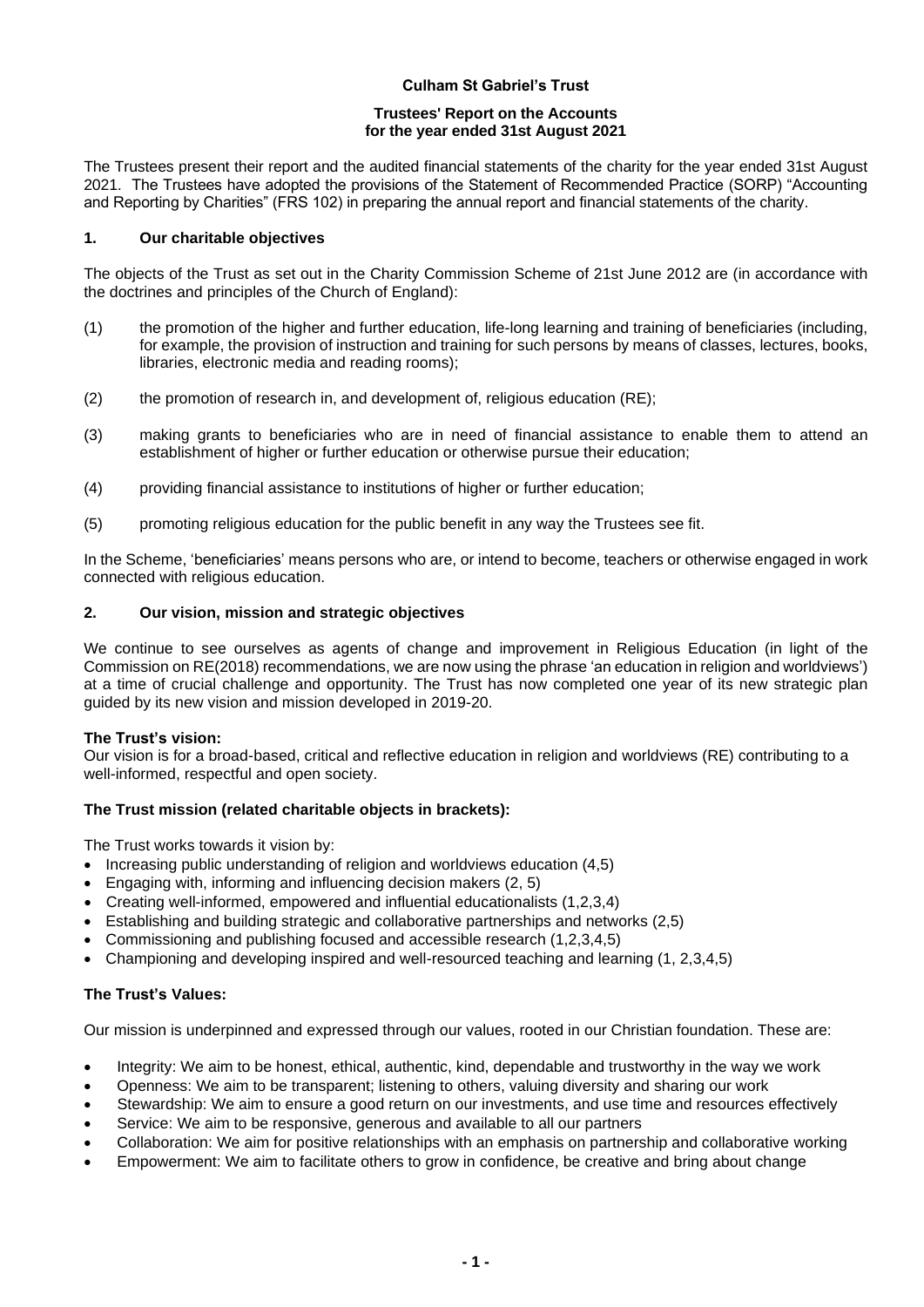# **Trustees' Report on the Accounts (continued) for the year ended 31st August 2021**

## **The Trust's Strategic Objectives (2020-2023)**

- Promoting positive public perception of an education in religion and worldviews
- Influencing government policy in supporting religion and worldviews, including the recommendations of the Commission on RE (2018)
- Advocating for the importance of a high-quality education in religion and worldviews within the education world
- Developing excellent leadership and teaching of religion and worldviews
- Facilitating the religion and worldviews community to work more cohesively

In addition, the Trust is working on five internal strategic objectives to support the fulfilment of those above. The Trust has short term goals and key performance indicators for each of the objectives.

# **3 How our activities deliver public benefit**

The Trust furthers its charitable purposes for the public benefit by advocating for and championing an education in religion and worldviews. This is demonstrated through its vision, mission and strategic objectives. In setting its operational plans and activities the trustees have given careful consideration to the Charity Commission's general guidance on public benefit. During the year ended 31st August 2021, the Trust has continued to provide support through strategic funding awards, grant making and programmes. It has also developed its strategic partnerships with like-minded funders and other organisations with similar purposes. The progress on these activities and information on their public benefit is outlined below.

# • **Strategic Funding Awards: Achievement and Performance**

Strategic funding awards (donations) were given to the following organisations to pursue Culham St Gabriel's strategic objectives.

# **Religious Education Council of England and Wales**:

- £25K for the core charitable activities of the RE Council from 2019-2020. The RE Council reported undertaking a comprehensive strategic review during the year, reviewing and streamlining its activities.
- £50K for increased lobbying activity by RE Policy Unit with a view to increasing the number of parliamentary questions raised about RE and the level of positive action taken by ministers and officials regarding CoRE recommendations. The Unit saw around 20 parliamentary questions being raised over the year, as well as significant lobbying activity through conversations with high level individuals as well as through its partner organisations. The questions raised asked about recruitment and retention of teachers, as well as the importance of religion and worldviews (RE) as a curriculum subject. The Unit is developing a programme of RE Champions to advocate for the subject across a range of sectors.
- £150K over three years (2021-22, 2022-23, 2023-24) was awarded to support the RE Council in developing and implementing its strategic operational plan. The development of a theory of change was a condition of this funding award.

# **National Association of Teachers of RE (NATRE):**

- £6K to enable teachers to attend essential meetings with the DfE, Ofsted and other national conversation events (otherwise known as the NATRE Leadership Fund)
- £4K to enable Ben Wood to fulfil his role as Chair of NATRE by covering his basic salary costs for 0.5 day a week during term time
- £12K over three years (2020-21, 2021-22, 2022-23) to enable Katie Freeman to fulfil her role as the new Chair of NATRE from March 2021 by covering basic salary costs for 0.5 day a week during term time

# • **Grant Making: Achievement and Performance**

Trustees have introduced a more streamlined approach to reporting, with optional reporting forms and the opportunity for grantees to submit more creative updates such as films or powerpoints about their projects.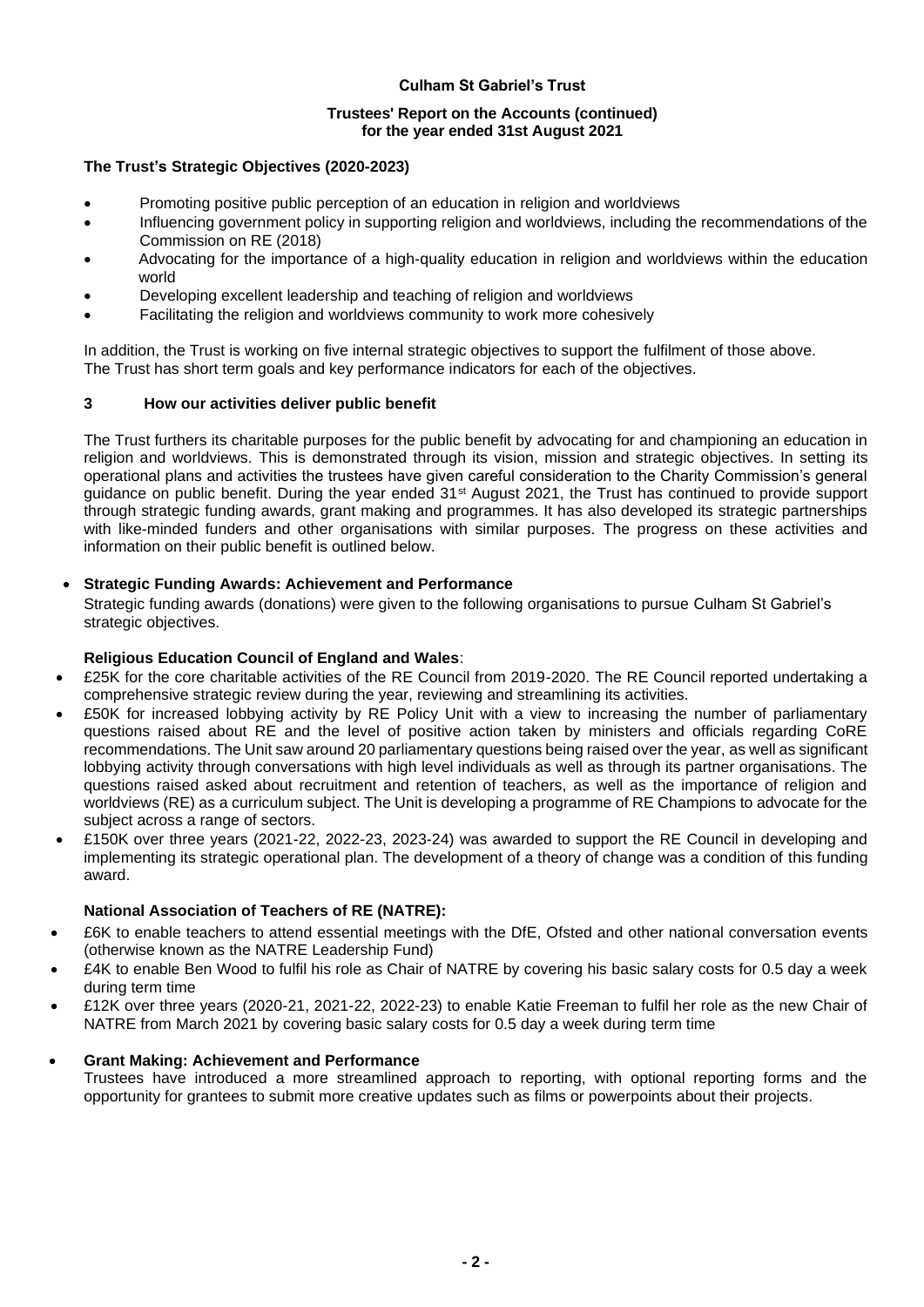## **Trustees' Report on the Accounts (continued) for the year ended 31st August 2021**

## **Newly Allocated Grant Funding 2020-2021**

#### **Small- and Large-Scale Grant Awards:**

**St Barnabas CE Primary School in Warrington** has been awarded a grant to promote a greater understanding of religion and worldviews through the development of higher order literacy skills. The project will facilitate people of different worldview traditions, enabling them to come together to share their sacred texts in an environment of mutual trust and respect. This will be happen through the creation of a series of story tent festivals and family workshops for the local and wider school community. £1000 awarded.

**A team of advisors and early years practitioners** have been awarded a grant to influence the quality of religion and worldviews education for EYFS pupils and educationalists nationally, to facilitate greater understanding of the diverse and plural lived experience of individuals and communities within society. The aim is to empower educationalists and EYFS pupils, by providing a high-quality religion and worldviews model digital curriculum too, to support their knowledge and understanding. The team includes: Gill Vaisey, Catriona Card, Naomi Emison, Sally Giovanelli, Jan McGuire and Trudy Sore. £11750 awarded.

**Coventry Diocesan Board of Education** has been awarded a grant to improve teacher and pupil understanding of the plurality of Christian worldviews and their ability to motivate action and advocacy in individuals and communities, through engagement with sociologists working within the field of religion in academic settings. £13856 awarded.

**Lincoln Diocesan Board of Education** has been awarded a grant for a project entitled Empowering Voices. This will support young people and their families in Lincolnshire, (where less than 3/100 people are BAME) and beyond to understand the significance of a worldviews approach to understanding what it means to live well together. The project aims to support people to engage with the rich tapestry of cultural and religious diversity in the UK so that they are less likely to discriminate in future. £20,000 awarded.

**The University of Strathclyde** has been awarded a grant for a project which aims to promote a new vision for Religion and Worldviews (R&W) education establishing the intellectual rigour of the subject in current and educational research. Specifically, the project draws attention to the limitations of the predominant world religions paradigm in the educational representation of religion and worldviews: too often religions are represented as discrete, stable systems of belief. Drawing on expertise of academic specialists in religion and education along with experienced teachers, the project reimagines R&W education that recognises the complexity of subject matter while acknowledging the pedagogical challenges. The dissemination of this project will include curricula materials which may also be used to make a case for a policy shift to illustrate the nature of the new vision for Religion and Worldviews. £16,600 awarded.

**Faith and Belief Forum/Open University/Inform Collaborative Partnership** have been awarded a grant to better align attitudes of key stakeholders within the education sector, but 'outside the classroom' to the critical importance of good teaching of Religion and Worldviews (RW) inside the classroom. The target groups include headteachers, school governors, CEOs of MATS as well as civil servants at both local and national levels who have roles in advising and implementing education policy. They will also produce resources to help teachers and teacher educators advocate for the crucial importance of a Religion and Worldviews curriculum to school leadership and to parents. Through a series of roundtable discussions, this project will identify key challenges and insights relevant to promoting a shared vision of an education in Religion and Worldviews, producing support materials and networks required for responding to the challenges identified. £51,480 awarded.

The **Religion Media Centre** has been awarded a grant to organise "encounters" in five cities in England and Wales in 2021, where faith and civic leaders meet the media in events which engage RE teachers. Their aim is for journalists to gain greater knowledge and understanding of the faith groups in their community; and for faith leaders to improve their communication with the media, to increase social cohesion, challenge misrepresentation and tell new stories. The hope is that RE advisers and teachers, through for example their Standing Advisory Council on Religious Education, will support the project in advising on the faith make-up of the local areas and content of the event, as well as encouraging faith leaders to take part. The city encounters will take the form of a training session, networking event and social gathering, following a pattern set by a successful meeting in Cardiff in 2016, where 80 journalists met the same number of faith leaders, leading to greater contact and more stories being told. £15,000 awarded.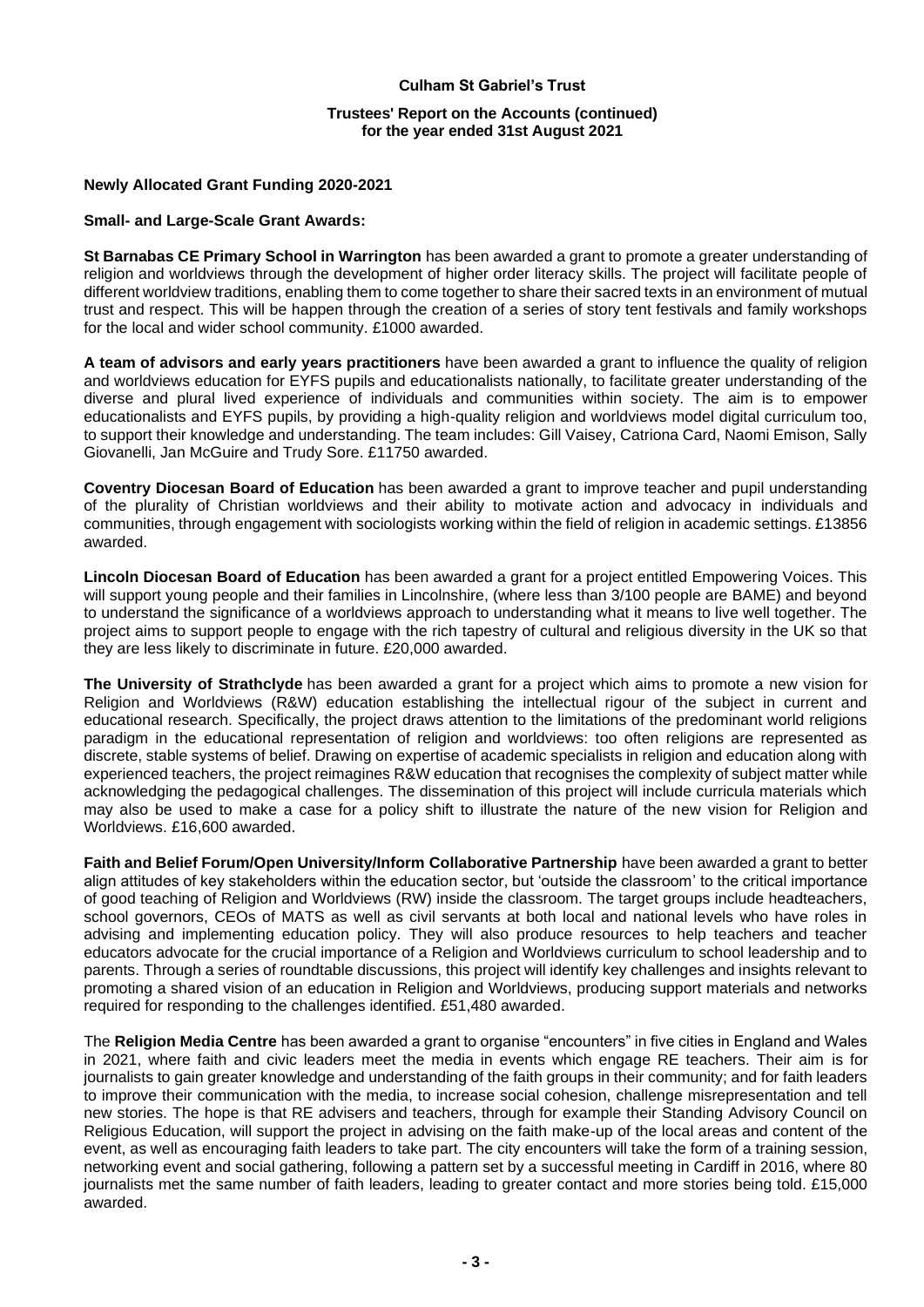#### **Trustees' Report on the Accounts (continued) for the year ended 31st August 2021**

**University of Birmingham with St Peter Saltley Trust** has been awarded a grant to help change the way the public and key decision-makers understand the relevance of questions of religion and belief to the unfolding crises facing the climate and nature. Working with teachers in the West Midlands, the project aims to:

- a) Better understand the ways environmental ethics and practice are currently taught within RE/RS, and gain a more accurate picture of what teachers need;
- b) Develop teacher confidence and subject leadership, starting with a cohort of 8 teachers participating in a six month teacher fellowship programme;
- c) Through the fellowship programme, to collaboratively create new resources and materials for primary and secondary pupils;
- d) To develop a website and associated network of teachers who can share further resources, materials and pedagogies in this area of Religion and Worldviews. £17,809 awarded.

**Cumbria SACRE and Cumbria Development Education Centre** have been awarded a grant to create a facilitated virtual platform for teachers to access local religious and non-religious representatives, both for classroom use and as an opportunity for teachers to develop their own subject knowledge and understanding. Cumbria SACRE representatives have committed to the provision of facilitated events on a regular basis for up to 18 months – potentially on average fortnightly. The events will allow pupils to question representatives about how and why they live a religious or non-religious life. This focus on the lived experience of individuals will enable the project to engage with the national dimension of RE outlined in the proposed Statement of Entitlement in the CoRE report (2018). Other strands of the project include a new online network and resources as well as providing a project template for other SACREs to consider in their own contexts. £10,000 awarded.

**The Jewish Museum London** has been awarded a grant towards 'Teaching Inclusive Judaism: Representation matters'. The aim of the project is to increase public understanding of Judaism and the Jewish community in all its complexity. The project will begin by bringing together partners across all streams of the Jewish community to collaborate. These partners will help the museum select objects and images that best represent their community. The project has a number of outputs including image resource packs, teacher CPD, public webinars, and diversity and inclusivity training. £5,635 awarded towards the project.

**Liverpool Community Spirit** has been awarded a grant for a project entitled 'Encountering Diverse Judaism'. This project will deliver an interactive faith encounters training programme and accompanying resources for teachers of RE, focusing on promoting well-informed and inspired teaching of Judaism at Key Stage 3 and GCSE. It will develop teacher (and hence pupil) understanding of diversity within the Jewish community, in terms of belief, practice and approaches to relevant contemporary moral and social issues. This will empower teachers and pupils to combat ignorance, negative attitudes and stereotyping with respect to the Jewish faith and community, including recent rises in anti-Semitism. £4950 awarded.

# **Progress and impact of previous grant funded projects:**

Reports were received from all ongoing grant projects funded in the year or in previous years. The outcomes from these projects included:

- Improved access to well researched resources for GCSE through a series of films
- Increased understanding of curriculum shifts and changes in RE/religion and worldviews
- Improved understanding of the nature of worldviews, and the contribution of the creative arts in this field
- Improved awareness of the value and importance of studying a degree in Theology and Religious studies
- Improved reasoning and argumentation in GCSE lessons
- Increased understanding about how teachers engage with and in research
- Improved understanding of worldview as a concept and the language surrounding this term through an animation
- Improved resources for teachers and pupils who wish to visit a mosque online or in person as part of their studies
- Improved understanding and increased resources regarding teaching Islam as a worldview
- Improved regional and local infrastructure for RE teachers
- Improved understanding of the nature and importance of research in RE
- Increased engagement of local faith and belief communities with schools within one local authority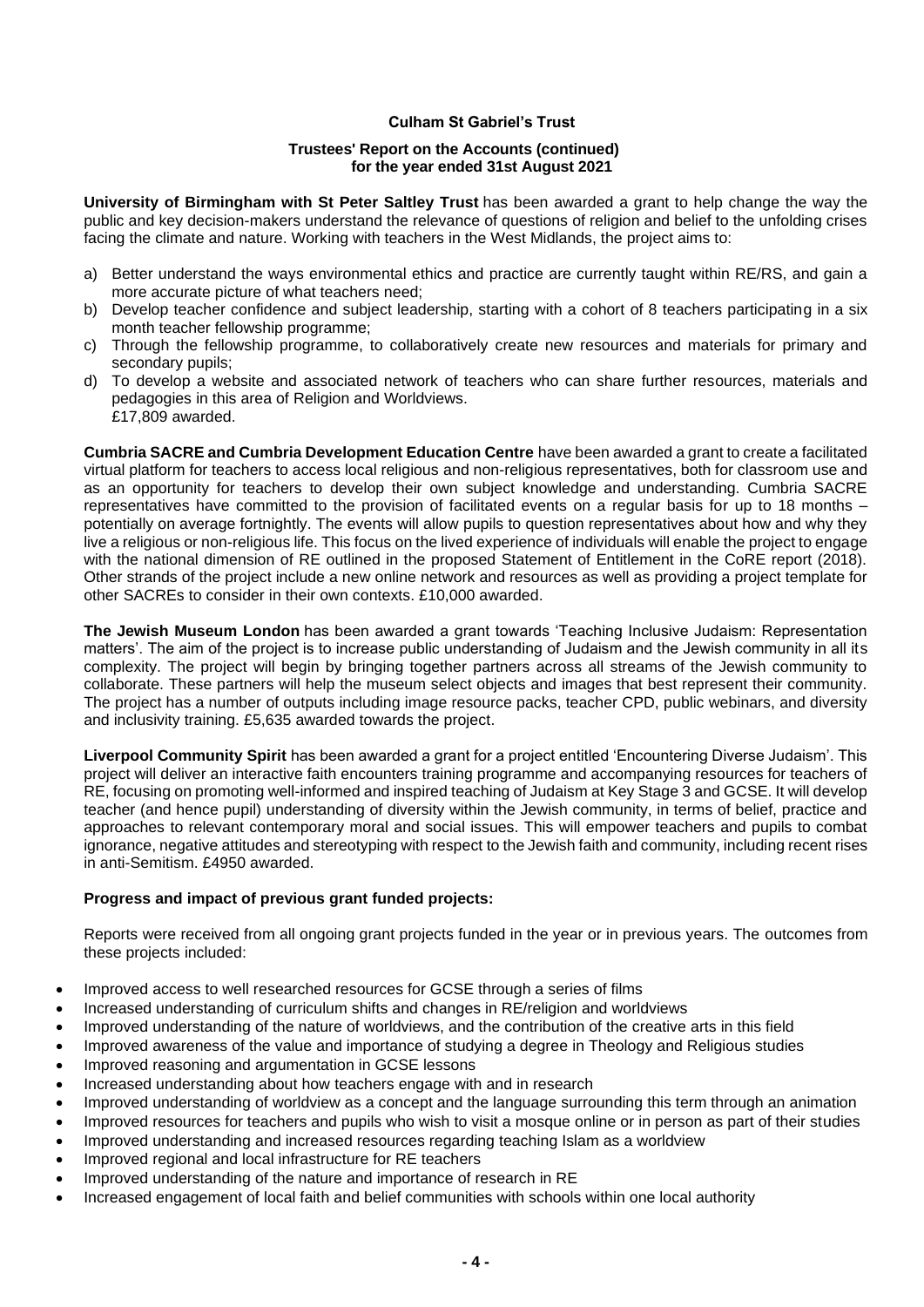## **Trustees' Report on the Accounts (continued) for the year ended 31st August 2021**

In June 2021, the Trust held its first ever virtual grants showcase event to celebrate the impact of the Trust through its project grants and to demonstrate to a wider audience the public benefit. This event was recorded and is available on the Trust website. In addition, some of the research focused projects contributed to a new feature on REONLINE called Research of the Month as a way of disseminating their work and increasing impact.

## **Individual/Personal Professional Development Grants:**

Ten individual grants were awarded in line with the Trust's focus on teacher professional development and research. These awards were for a mixture of Masters courses and PHD programmes. Some grantees struggled during the year due to Covid-19, but they kept us up to date on their progress and most have now resumed studies if they had to defer. Some individuals presented at the RExChange conference in October 2021 organised by the Trust. Those nearing completion of their studies reported increased confidence and contribution to public debates and discussions about religion and worldviews.

## **Masters Scholarship Programme:**

This newly devised scheme, replacing the 3forRE scheme, accepted 16 teachers in its first year. The group met four times during the year as part of a community of practice, presented their research at an online event in July 2021 and contributed blogs, articles and papers to REONLINE as well as NATRE's professional reflection. Outcomes and impact of the Masters research included improved school curricula focusing on decolonisation, development of teaching and learning activities for particular groups of pupils, improved subject knowledge, increased awareness of diversity and inclusion, and development of more dialogic teaching.

## **Impact of Covid-19 on grant funded projects:**

A number of grant funded projects were delayed or postponed due to Covid-19. In order to support grantees, the Trust set up a series of optional virtual networking meetings to reassure and support. These included sessions themed around the media, measuring impact as well as religion and worldviews. These sessions have led to a much stronger relationship between the Trust and its grantees. The Trust has sought to be as flexible as possible regarding delayed projects, and also offered advice particularly in terms of recruiting teachers to projects in these challenging times.

# • **Programmes: Achievement and Performance**

# **RE:ONLINE [www.reonline.org.uk](http://www.reonline.org.uk/)**

The website had a major development in 2020-21 as two new areas were added: Research, and Professional Development. The new research area included features such as research of the month, recordings of events, posters, a bulletin, a freely accessible library and case studies. The new professional development area was set up to include new content from September 2021. The subject knowledge essays continued to be updated and new resources for the Buddhist and Hindu worldviews were added. In light of Covid-19 we increased the resources being added more regularly to the website including new areas called 'Tell my story' and 'Places of worship'. In addition, we introduced a monthly newsletter and more regular blog feature. The website saw a 24% increase in average sessions per month, and an 11% increase in page views in 2020-21.

# **Teach:RE and DfE Funded Subject Knowledge Enhancement (SKE) Course [www.teachre.co.uk](http://www.teachre.co.uk/)**

The DfE funded Subject Knowledge Enhancement programme continued this year and approx 40 completed or did part of the course. The free Teach:RE Primary Introduction self-study course continued to perform well with over 700 registering. As a result of Covid-19 we introduced a number of other free self-study courses and over 600 teachers engaged with these across the year. Paid for courses saw a continued downturn, with around 15 completing tutored modules. In light of considerable contextual changes to the educational landscape, the Trust will no longer be offering a DfE funded SKE course from 1st September 2021 or paid for Teach:RE courses. In 2021- 22 the plan is to develop a comprehensive new free e-learning offer.

# **RExChange 2020 and other online events**

This conference was hosted by the Trust online in October 2020. It provided an opportunity to bring teachers and researchers together, and to showcase some of the grant funded projects of the previous two years. A comprehensive evaluation of the event took place. The Net Promoter Score established through a post-event participant survey, at 9.014, was very well into the 'excellent' range (7 or above). There are plans to hold a similar conference in October 2022. As a result of the conference. The Trust began to hold regular online 'in conversation' events to bring together researchers and teachers. These continued throughout the year with average numbers attending around 30 people.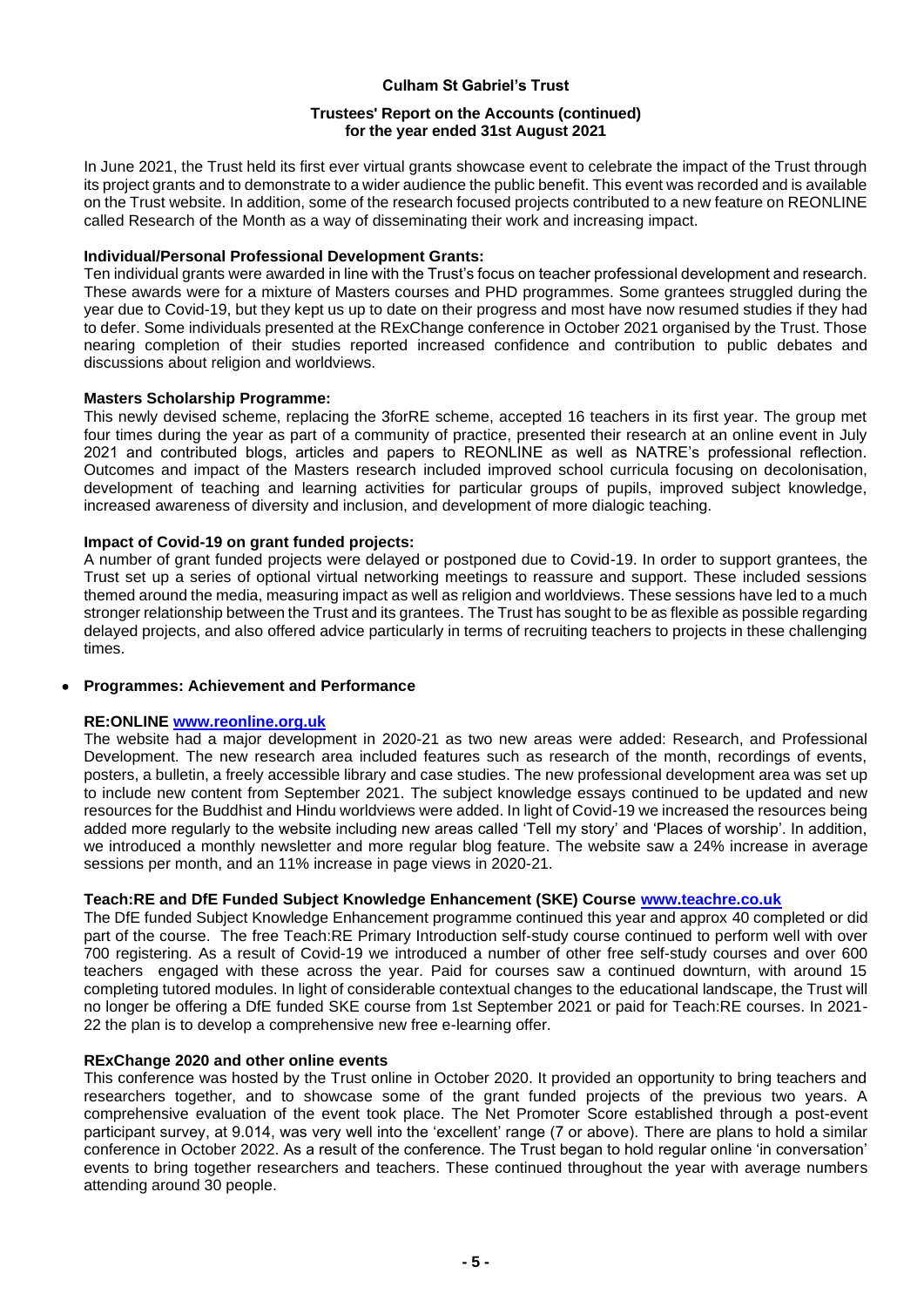## **Trustees' Report on the Accounts (continued) for the year ended 31st August 2021**

## **Research**

This became integrated into the entire strategy in September 2021 and now runs through all programmes. The lead consultant for research works with the Masters and PhD funded teachers, as well as developing materials for our website and liaising with research focused grant funded projects.

## **Leadership Programme**

This programme completed its pilot year in summer 2021. It seeks to give teachers a voice as future national leaders of the subject. It is focussed on four areas: Curriculum, Policy, Research and Pedagogy. There are 13 participants on the programme. Despite Covid-19 the programme went well with virtual interaction between participants. In many ways the programme worked better virtually as a reading group was started, and savings were made on travel. A recruitment process for a new cohort was held in Spring 2021(to start September 2021). The Trust received a significant number of applications and chose 21 to begin the programme.

# **Culham St Gabriel's Website [www.cstg.org.uk](http://www.cstg.org.uk/)**

This website was redesigned in Autumn 2020, particularly focusing on user accessibility. The website now hosts our events, as well as details of grants awarded and our campaigns. The area about our grant giving is more transparent.

## **Impact of Covid-19 on Programmes**

Covid-19 has not had a negative impact on our programmes, in fact the Trust seized many new opportunities during the year. The Trust was able to offer more events because of reduced travel by its staff, many of these changes have now become part of our ongoing programmes.

# • **Personnel Changes in 2020-21**

There were no personnel changes in 2020-2021.

# • **Office Location Changes**

In December 2020, the Trust moved offices within Oxford. The previous premises were deemed not to meet the requirements of the Trust and were not regarded as value for money. The Trust relocated to Peace House, 19 Paradise Street, Oxford.

# **4. Financial review (including reserves policy)**

The excess of expenditure over income in 2020-21 (excluding investment returns) was £109,776 (2019-20: excess of income over expenditure of £224,791). During 2020-21 there were gains on investments on general funds of £159,263 (2019-20: £29,273) and on endowment funds of £3,459,597 (2019-20: £647,008). As a result, at 31st August 2021 the endowment fund stood at £23,765,429 (2020: £20,305,832), with £nil (2020: £5,650) in restricted funds, and £1,043,426 (2020: £988,289) in unrestricted funds, making a total of £24,808,855 (2020: £21,299,771). The Trust continues to keep its policies on reserves, investments, risk management, and grant-giving under review. The CEO, and Chair of Finance regularly attend seminars and review meetings with CCLA our investment managers.

The financial policies of the Trust remain as follows:

#### **Policy on Reserves:**

The uncommitted General Fund shall be maintained at a figure approximating to twelve months' investment income (between £600K and £630K). At this level of reserves it should be possible to absorb future Stock Exchange fluctuations, other unforeseen contingencies and any higher than average grant applications or programme costs in any one year. At 31st August 2021, the net unrestricted funds balance was £1,043,426 (2020: £988,289), and £1,085,944 (2020: £924,981) was held in unrestricted investments. Trustees are particularly aware of the USS pension scheme, and the possibility of a significant penalty in respect of any future departure from the scheme. In addition, Trustees are ensuring that they are meeting particular areas of need within the education sector especially during these uncertain times, and used £150K of cash reserves to commit to funding the RE Council over 3 years. The level of unrestricted reserves and the charity's reserves policy will continue to be reviewed regularly.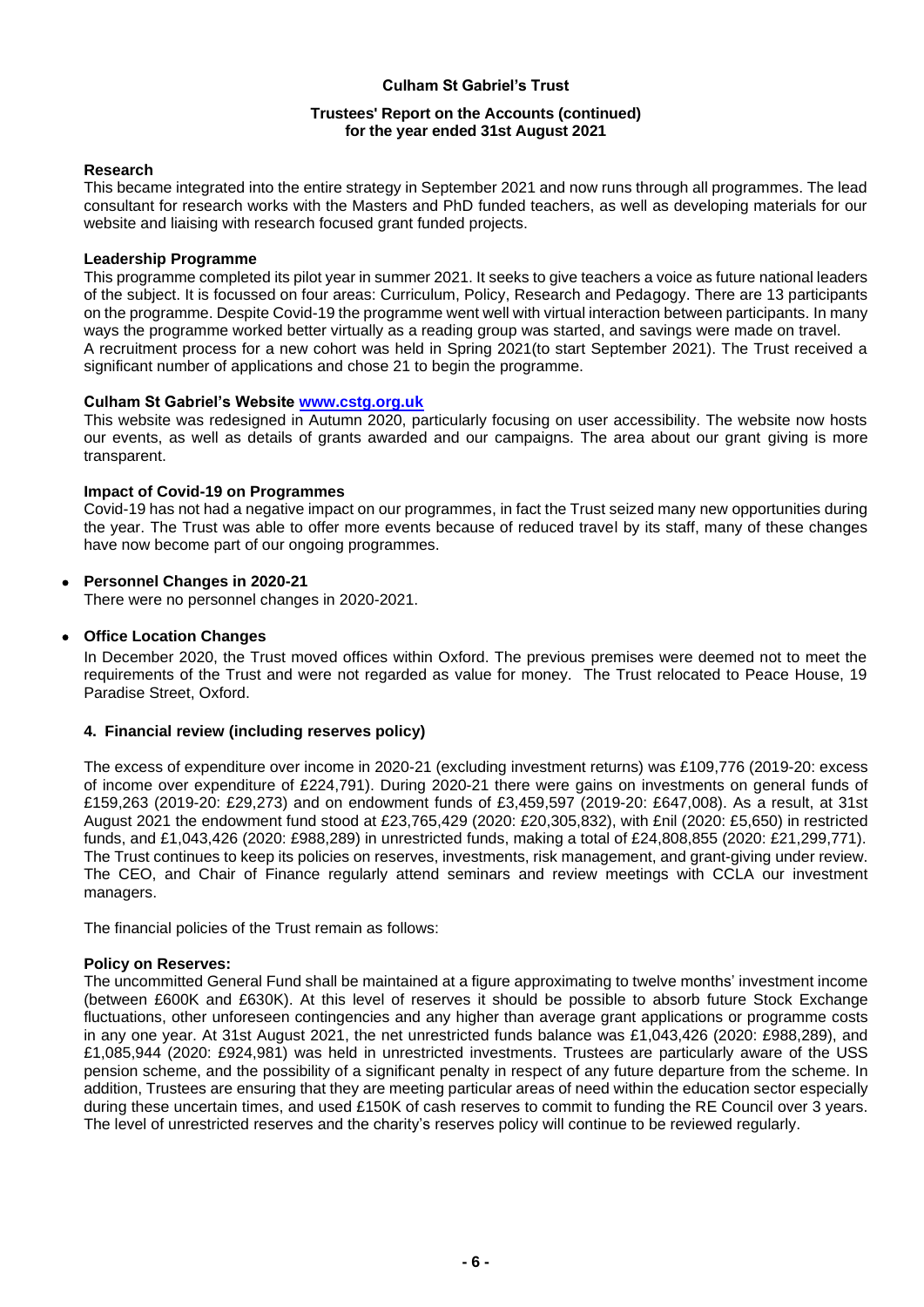## **Trustees' Report on the Accounts (continued) for the year ended 31st August 2021**

# **Financial review (including reserves policy) (continued)**

## **Policy on Investments:**

CSTG's investment objectives are:

- (a) to protect, so far as is reasonable, with the avoidance of undue risk, the real value of the capital and stability of income of the portfolio after allowing for inflation;
- (b) to maintain a proactive ethical stance through investment strategy.

The two objectives are of equal importance.

## **Policy on Risk Management:**

The major risks to which the Trust is exposed, in particular those related to the operations and finances of the Trust, have been reviewed particularly in the light of Covid-19. Systems and procedures have been established to minimise and manage those risks. Staff have completed HSE home working audits and risk assessments were put in place for office working. Between September to December 2020, and April to August 2021 staff have combined a mix of home and office working. Insurance policies have been reviewed in light of home office working. These policies and assessments are kept under regular review by the Chief Executive and Trustees.

## **5. Plans for the future**

The Trust continues with its strategic plan and will undertake a mid-strategy review in 2022. The Trust has reviewed its consultancy support to better align with the strategy and will welcome two new consultant focused on advocacy work in September 2021. Significant changes are planned with the launch of an e-learning platform in 2022, and increase in online events and partnership working.

#### **6. Structure, governance and management**

The Trust is governed by its Trust Deed, dated 21st June 2012, with an amendment dated 24th September 2012. The Trust is managed by the Board of Trustees. All decisions affecting the strategy and management of the Trust are taken by the Board of Trustees. There is one management structure with the CEO of the Charity additionally being Clerk to the Trustees. The ex officio Trustee is the General Secretary of the National Society for Promoting Religious Education. The Oxford Diocesan Board of Education, the Southwark Diocesan Board of Education and the Bishop of Oxford each has the right to nominate one Trustee. A further maximum of twelve Trustees may be coopted. Governance of the Trust is the responsibility of the Board of Trustees, consisting of:

Co-opted:

Revd Canon Peter Ballard 2020-2024 (Associate Chair Finance and Investment Committee 2020-2022) Professor Robert Bowie 2019-2023 Mr Lee Coley 2020-2024 Mr James Cowen 2019-2023 Ms Nansi Ellis 2019-2023 Mrs Ann Holt 2020-2024 Mr John Keast OBE 2018-2022 (Chair of Trustees 2020-2022) Ms Susan Newell 2016-2020 (Resigned 31<sup>st</sup> December 2020) Mr Ed Pawson 2018-2022 (Resigned 31st August 2021) Mrs Deborah Weston OBE 2020-2024 Dr Linda Whitworth 2018-2022 (Associate Chair Grants Committee 2020-2022)

Nominated:

Mrs Rebecca Morris 2016-2020 (Resigned 31st December 2020) Mr Tony Wilson 2019-2023 Mr Marcus Cooper 2018-2022

Ex Officio: Revd Canon Nigel Genders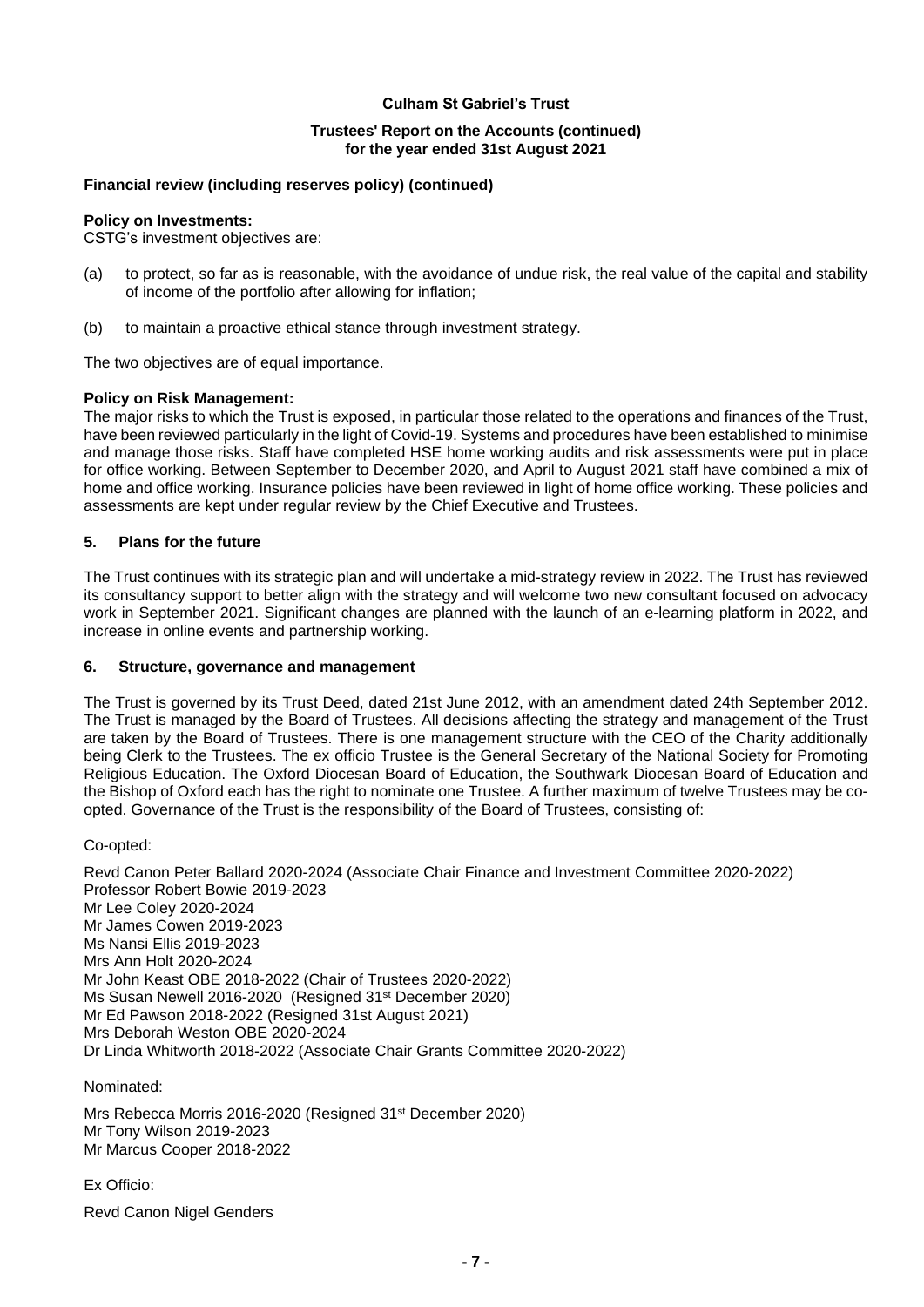# **Culham St Gabriel's Trust Trustees' Report on the Accounts (continued) for the year ended 31st August 2021**

## **Structure, governance and management (continued)**

The Trust operates with two committees, with defined roles in relation to finance and general purposes, and grantgiving and education, each reporting to the full Board of Trustees. The committee names and terms of reference were amended in 2020-21 to better reflect the Trust's strategy. Induction and training of new Trustees are managed by the Chief Executive, who sends each new Trustee a copy of the Trust Deed, minutes and papers of the last three meetings and a package of material relating to recent work undertaken by the Trust. The full range of policies and protocols, including Standing Orders, risk management, the register of interests and protocol for managing conflicts of interest, is given to new Trustees with an explanation as part of their induction, together with Charity Commission briefings. The Chief Executive and Chair have a personal meeting with the new Trustee to go through the procedures and work of the Trust. Any new requirements are automatically brought before the next meeting of the Trustees, explained and implemented as necessary. All Trustees have signed the Trustee declaration and completed the register of interests.

## **Key Management Personnel Remuneration**

At 31st August 2021, all paid staff are renumerated according to their individual contracts. The Trustees severed all links between pay, performance and the Oxford University Pay Scale from 1<sup>st</sup> September 2020. The pay of the CEO and other staff is reviewed annually. The remuneration is reviewed to ensure that it is fair and not out of line with similar roles. The Trustees consider the Board of Trustees and the CEO as comprising the key management personnel of the charity in charge of directing and controlling the charity and running and operating the charity on a day to day basis. All Trustees give of their time freely and no Trustee remuneration was paid in the year. Details of Trustee expenses and related party transactions are disclosed in notes 10 and 22 to the accounts. Trustees are required to disclose all relevant interests and in accordance with the Trust's policy withdraw from decisions where a conflict of interest arises.

| CEO:                          | Kathryn Wright                                                                                             |
|-------------------------------|------------------------------------------------------------------------------------------------------------|
| Auditor:                      | Wenn Townsend<br><b>Chartered Accountants</b><br>30 St Giles'<br>Oxford<br>OX13LE                          |
| <b>Bankers:</b>               | National Westminster Bank plc<br>11 Market Place<br>Abingdon<br>Oxon<br><b>OX14 3HH</b>                    |
| <b>Investment Managers:</b>   | <b>CCLA Investment Management Limited</b><br>Senator House, 85 Queen Victoria Street<br>London<br>EC4V 4ET |
| <b>Solicitors:</b>            | Winckworth Sherwood<br>16 Beaumont Street<br>Oxford<br>OX1 2LZ                                             |
| <b>Registered Charity No:</b> | 309671                                                                                                     |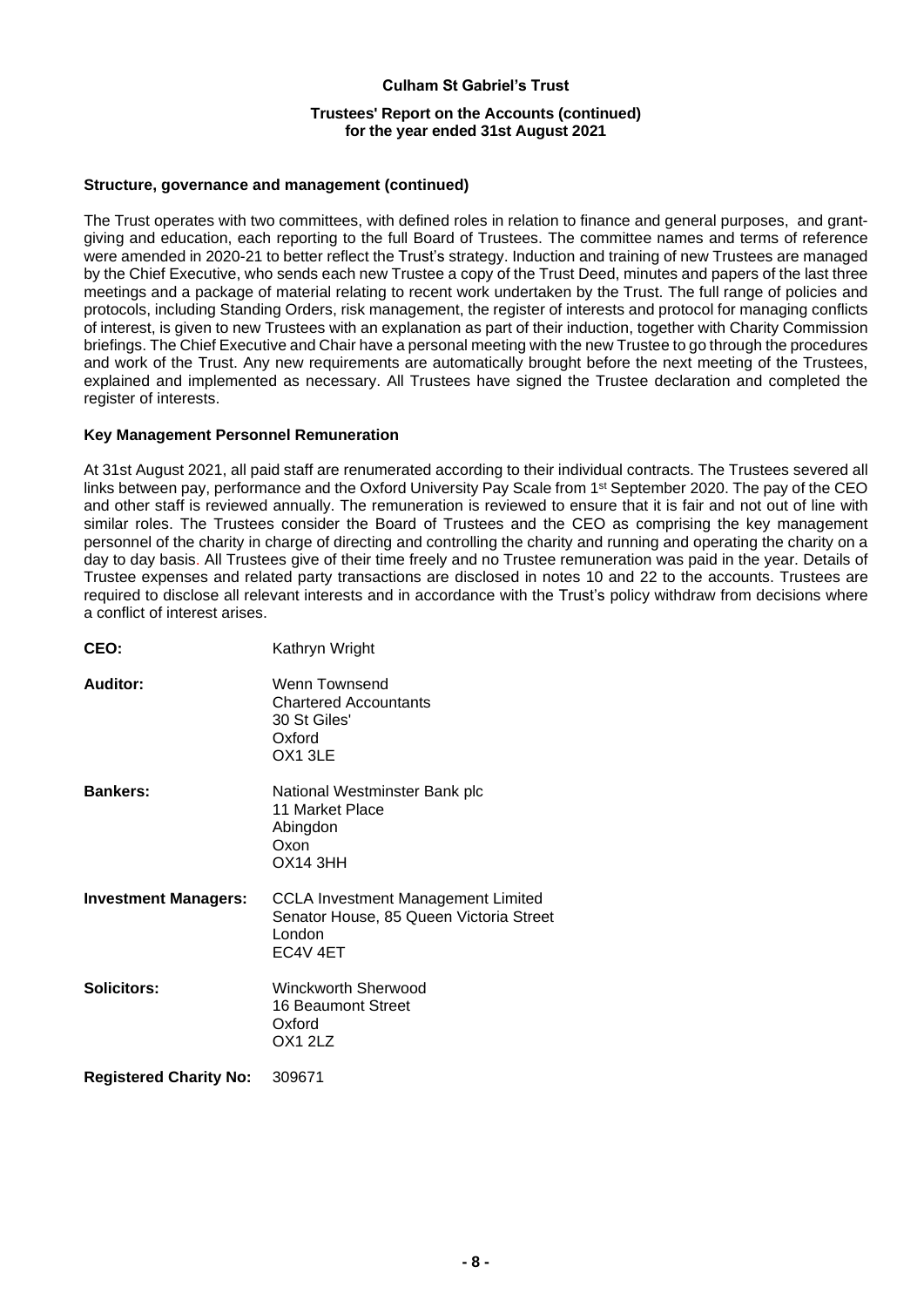#### **Trustees' Report on the Accounts (continued) for the year ended 31st August 2021**

#### **Trustees' Responsibilities**

The Trustees are responsible for preparing the Trustees' Report and the financial statements in accordance with applicable law and United Kingdom Accounting Standards (United Kingdom Generally Accepted Accounting Practice). The law applicable to charities in England and Wales requires the Trustees to prepare financial statements for each financial year which give a true and fair view of the state of affairs of the Charity and of the incoming resources and application of resources of the Charity for that period. In preparing these financial statements, the Trustees are required to:

- select suitable accounting policies and then apply then consistently:
- observe the methods and principles in the Charities SORP;
- make judgements and estimates that are reasonable and prudent;
- state whether applicable accounting standards have been followed, subject to any material departures disclosed and explained in the financial statements; and
- prepare the financial statements on the going concern basis unless it is inappropriate to presume that the Charity will continue in operation.

The Trustees are responsible for keeping proper accounting records that disclose with reasonable accuracy at any time the financial position of the Charity and enable them to ensure that the financial statements comply with the Charities Act 2011, the Charity (Accounts and Reports) Regulations 2008 and Trust Deed. They are also responsible for safeguarding the assets of the Charity and hence for taking reasonable steps for the prevention and detection of fraud and other irregularities. The Trustees are responsible for the maintenance and integrity of the charity and financial information included on the charity's website. Legislation in the United Kingdom governing the preparation and dissemination of financial statements may differ from legislation in other jurisdictions.

The Trustees, in exercising their powers and duties, have complied with their duty to have due regard to the guidance on public benefit published by the Charity Commission.

# **ON BEHALF OF THE TRUSTEES**

 $47147$ **...............................................**

**John Keast OBE** 

**……………………..** 8 December **2021**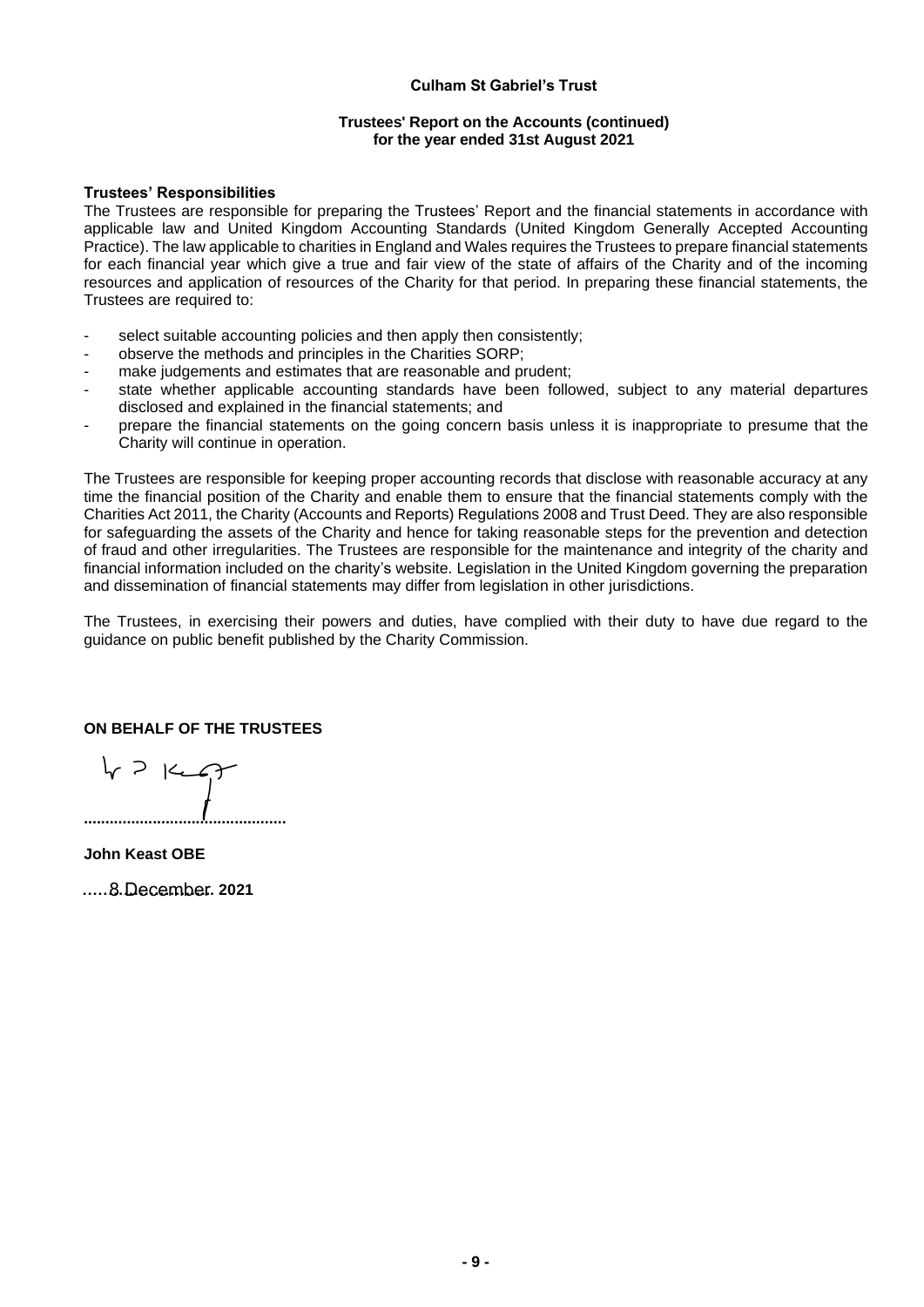## **Independent Auditor's Report to the Trustees of Culham St Gabriel's Trust**

#### **Opinion**

We have audited the financial statements of Culham St Gabriel's Trust (the 'charity') for the year ended 31st August 2021 which comprise the Statement of Financial Activities, the Balance Sheet, the Cash Flow Statement, and notes to the financial statements, including a summary of significant accounting policies. The financial reporting framework that has been applied in their preparation is applicable law and United Kingdom Accounting Standards, including Financial Reporting Standard 102 *The Financial Reporting Standard applicable in the UK and Republic of Ireland* (United Kingdom Generally Accepted Accounting Practice).

In our opinion the financial statements:

- give a true and fair view of the state of the charity's affairs as at 31st August 2021, and of its incoming resources and application of resources, for the year then ended;
- have been properly prepared in accordance with United Kingdom Generally Accepted Accounting Practice; and
- comply with regulation 8 of the Charities (Accounts and Reports) Regulations 2008.

#### **Basis for opinion**

We conducted our audit in accordance with International Standards on Auditing (UK) (ISAs (UK)) and applicable law. Our responsibilities under those standards are further described in the Auditor's responsibilities for the audit of the financial statements section of our report. We are independent of the charity in accordance with the ethical requirements that are relevant to our audit of the financial statements in the UK, including the FRC's Ethical Standard, and we have fulfilled our other ethical responsibilities in accordance with these requirements. We believe that the audit evidence we have obtained is sufficient and appropriate to provide a basis for our opinion.

#### **Conclusions relating to going concern**

In auditing the financial statements, we have concluded that the trustees' use of the going concern basis of accounting in the preparation of the financial statements is appropriate.

Based on the work we have performed, we have not identified any material uncertainties relating to events or conditions that, individually or collectively, may cast significant doubt on the charity's ability to continue as a going concern for a period of at least twelve months from when the financial statements are authorised for issue.

Our responsibilities and the responsibilities of the trustees with respect to going concern are described in the relevant sections of this report.

#### **Other information**

The trustees are responsible for the other information. The other information comprises the information included in the trustees' annual report, other than the financial statements and our auditor's report thereon. Our opinion on the financial statements does not cover the other information and, except to the extent otherwise explicitly stated in our report, we do not express any form of assurance conclusion thereon.

In connection with our audit of the financial statements, our responsibility is to read the other information and, in doing so, consider whether the other information is materially inconsistent with the financial statements or our knowledge obtained in the audit or otherwise appears to be materially misstated. If we identify such material inconsistencies or apparent material misstatements, we are required to determine whether there is a material misstatement in the financial statements or a material misstatement of the other information. If, based on the work we have performed, we conclude that there is a material misstatement of this other information, we are required to report that fact.

We have nothing to report in this regard.

#### **Matters on which we are required to report by exception**

We have nothing to report in respect of the following matters in relation to which the Charities (Accounts and Reports) Regulations 2008 require us to report to you if, in our opinion:

- the information given in the financial statements is inconsistent in any material respect with the trustees' report; or
- sufficient accounting records have not been kept; or
- the financial statements are not in agreement with the accounting records; or
- we have not received all the information and explanations we require for our audit.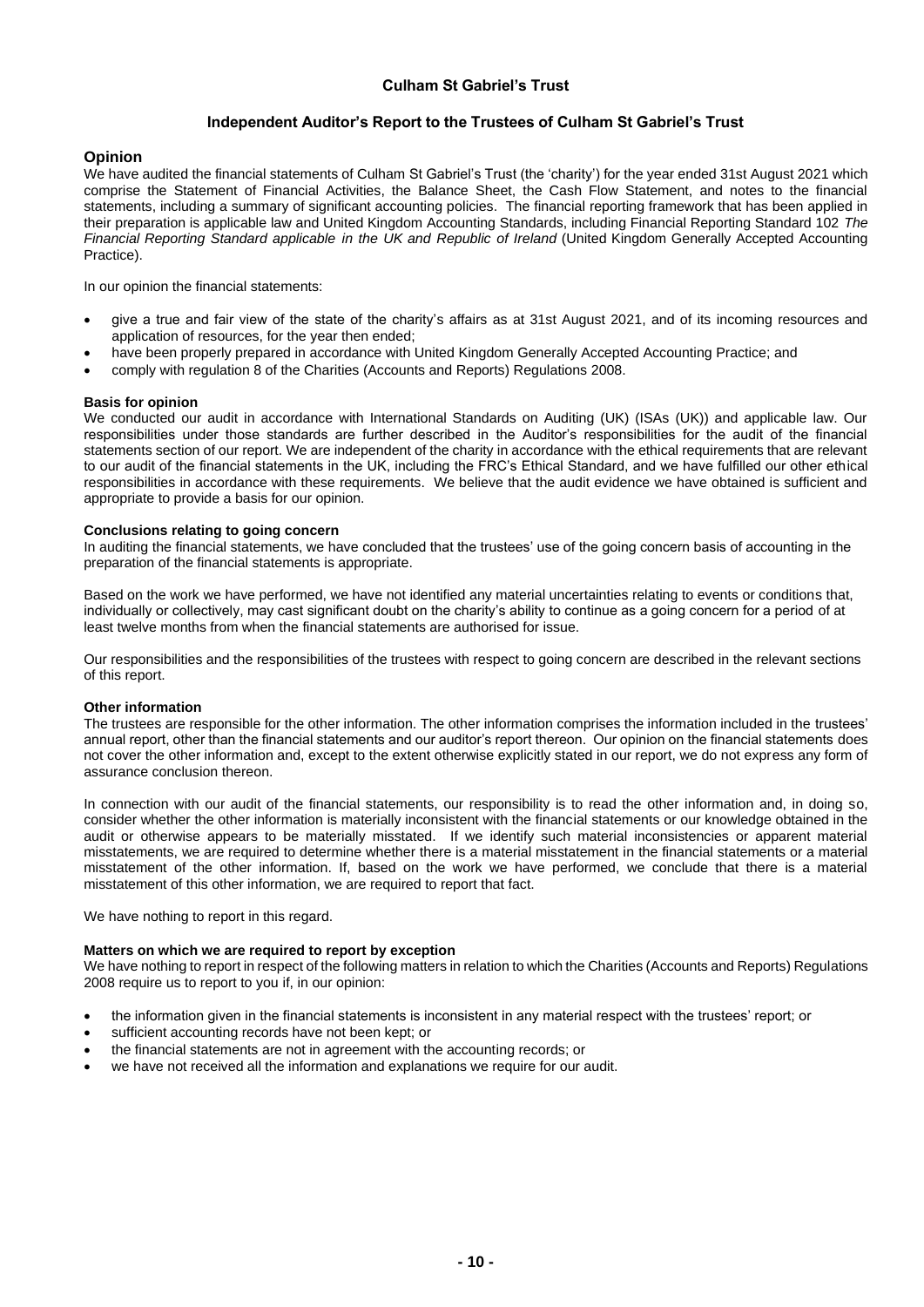## **Independent Auditor's Report to the Trustees of Culham St Gabriel's Trust (continued)**

#### **Responsibilities of trustees**

As explained more fully in the trustees' responsibilities statement set out on page 9, the trustees are responsible for the preparation of the financial statements which give a true and fair view, and for such internal control as the trustees determine is necessary to enable the preparation of financial statements that are free from material misstatement, whether due to fraud or error.

In preparing the financial statements, the trustees are responsible for assessing the charity's ability to continue as a going concern, disclosing, as applicable, matters related to going concern and using the going concern basis of accounting unless the trustees either intend to liquidate the charity or to cease operations, or have no realistic alternative but to do so.

#### **Auditor's responsibilities for the audit of the financial statements**

We have been appointed as auditor under section 144 of the Charities Act 2011 and report in accordance with regulations made under section 154 of that Act.

Our objectives are to obtain reasonable assurance about whether the financial statements as a whole are free from material misstatement, whether due to fraud or error, and to issue an auditor's report that includes our opinion. Reasonable assurance is a high level of assurance, but is not a guarantee that an audit conducted in accordance with ISAs (UK) will always detect a material misstatement when it exists. Misstatements can arise from fraud or error and are considered material if, individually or in the aggregate, they could reasonably be expected to influence the economic decisions of users taken on the basis of these financial statements.

A further description of our responsibilities for the audit of the financial statements is located on the Financial Reporting Council's website at: www.frc.org.uk/auditorsresponsibilities. This description forms part of our auditor's report.

Irregularities, including fraud, are instances of non-compliance with laws and regulations. We design procedures in line with our responsibilities, outlined above, to detect material misstatements in respect of irregularities, including fraud. The specific procedures for this engagement and the extent to which these are capable of detecting irregularities, including fraud is detailed below:

- Enquiry of management and those charged with governance around actual and potential litigation and claims;
- Reviewing minutes of meetings of those charged with governance:
- Reviewing financial statement disclosures and testing to supporting documentation to assess compliance with applicable laws and regulations;
- Performing audit work over the risk of management override of controls, including testing of journal entries and other adjustments for appropriateness, evaluating the business rationale of significant transactions outside the normal course of business and reviewing accounting estimates for bias.

Because of the inherent limitations of an audit, there is a risk that we will not detect all irregularities, including those leading to a material misstatement in the financial statements or non-compliance with regulation. This risk increases the more that compliance with a law or regulation is removed from the events and transactions reflected in the financial statements, as we will be less likely to become aware of instances of non-compliance. The risk is also greater regarding irregularities occurring due to fraud rather than error, as fraud involves intentional concealment, forgery, collusion, omission or misrepresentation.

#### **Use of our report**

This report is made solely to the charity's trustees, as a body, in accordance with regulations made under Part 4 of the Charities (Accounts and Reports) Regulations 2008. Our audit work has been undertaken so that we might state to the charity's trustees those matters we are required to state to them in an auditor's report and for no other purpose. To the fullest extent permitted by law, we do not accept or assume responsibility to anyone other than the charity and the charity's trustees as a body, for our audit work, for this report, or for the opinions we have formed.

**Wenn Townsend Chartered Accountants, Statutory Auditor 30 St Giles Oxford**

**………………………………….. 2021**

*Wenn Townsend is eligible to act as an auditor in terms of section 1212 of the Companies Act 2006.*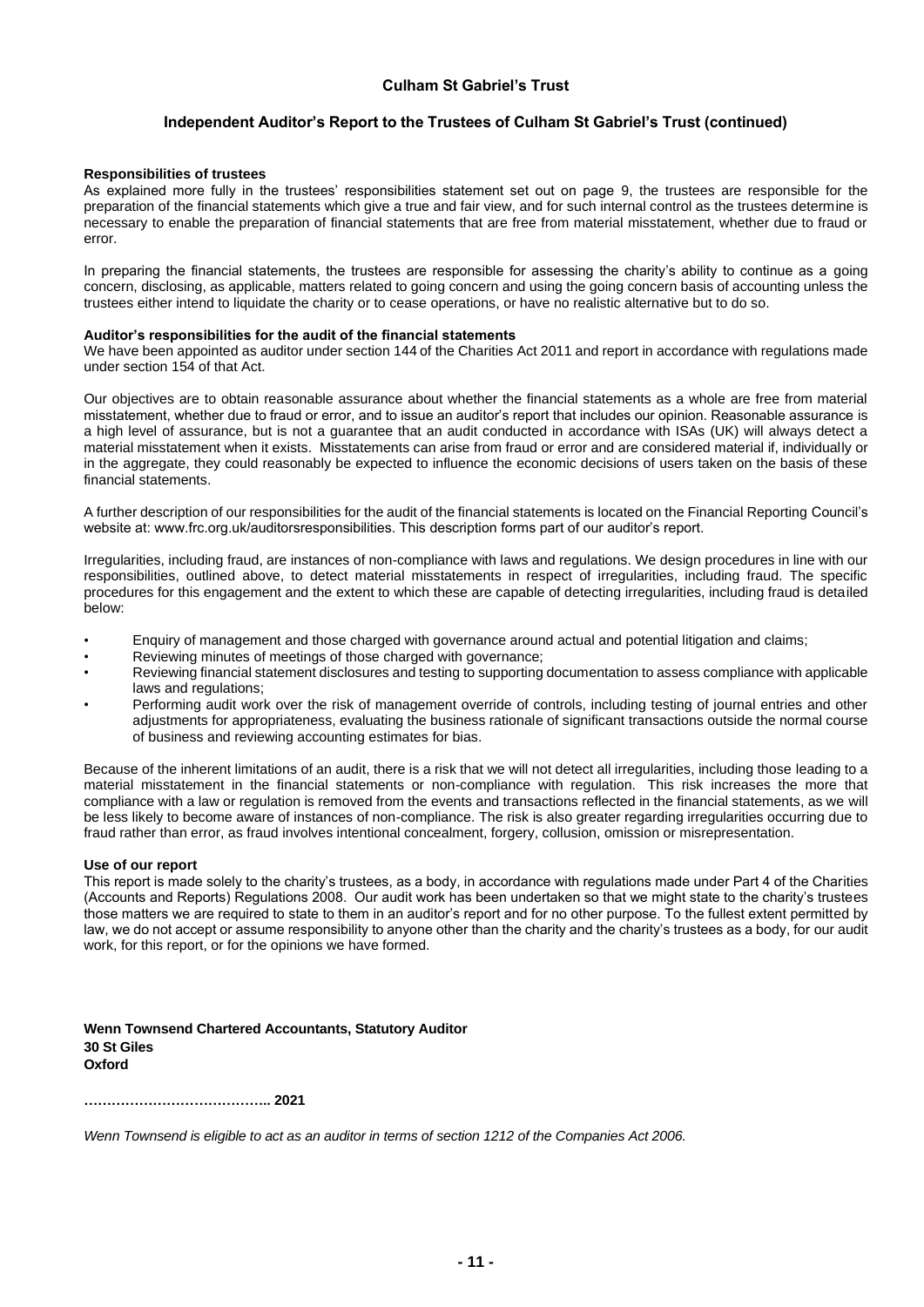# **Statement of Financial Activities for the year ended 31st August 2021**

|                                                                           | <b>Note</b>         | <b>Fund</b><br>£         | <b>Funds</b><br>£ | <b>Endowment Restricted Unrestricted</b><br><b>Funds</b><br>£ | <b>Total</b><br>2021<br>£     | <b>Total</b><br>2020<br>£     |
|---------------------------------------------------------------------------|---------------------|--------------------------|-------------------|---------------------------------------------------------------|-------------------------------|-------------------------------|
| Income from:                                                              |                     |                          |                   |                                                               |                               |                               |
| Charitable activities<br>Investments                                      | $\overline{c}$<br>3 | $\overline{\phantom{a}}$ | 97,214            | 3,860<br>682,439                                              | 101,074<br>682,439            | 125,002<br>668,253            |
| <b>Total income</b>                                                       |                     | $\blacksquare$           | 97,214            | 686,299                                                       | 783,513                       | 793,255                       |
| <b>Expenditure on:</b>                                                    |                     |                          |                   |                                                               |                               |                               |
| <b>Charitable activities:</b>                                             |                     |                          |                   |                                                               |                               |                               |
| Grants payable<br>Programme costs/strategic funding<br>Core support costs | 4<br>5<br>6         |                          | 97,103<br>5,761   | 198,384<br>372,838<br>219,203                                 | 198,384<br>469,941<br>224,964 | 137,979<br>202,679<br>227,806 |
| <b>Total expenditure</b>                                                  |                     |                          | 102,864           | 790,425                                                       | 893,289                       | 568,464                       |
| Net income/(expenditure) before<br>gains on investments                   |                     |                          | (5,650)           | (104, 126)                                                    | (109, 776)                    | 224,791                       |
| Net gains on investments                                                  | 12                  | 3,459,597                |                   | 159,263                                                       | 3,618,860                     | 676,281                       |
| Net income/(expenditure)                                                  |                     | 3,459,597                | (5,650)           | 55,137                                                        | 3,509,084                     | 901,072                       |
| Net movement in funds                                                     |                     | 3,459,597                | (5,650)           | 55,137                                                        | 3,509,084                     | 901,072                       |
| Fund balances brought forward<br>at 1st September 2020                    |                     | 20,305,832               | 5,650             |                                                               | 988,289 21,299,771            | 20,398,699                    |
| <b>Fund balances carried forward</b><br>at 31st August 2021               |                     | 23,765,429               |                   |                                                               | 1,043,426 24,808,855          | 21,299,771                    |

All income and expenditure derive from continuing activities.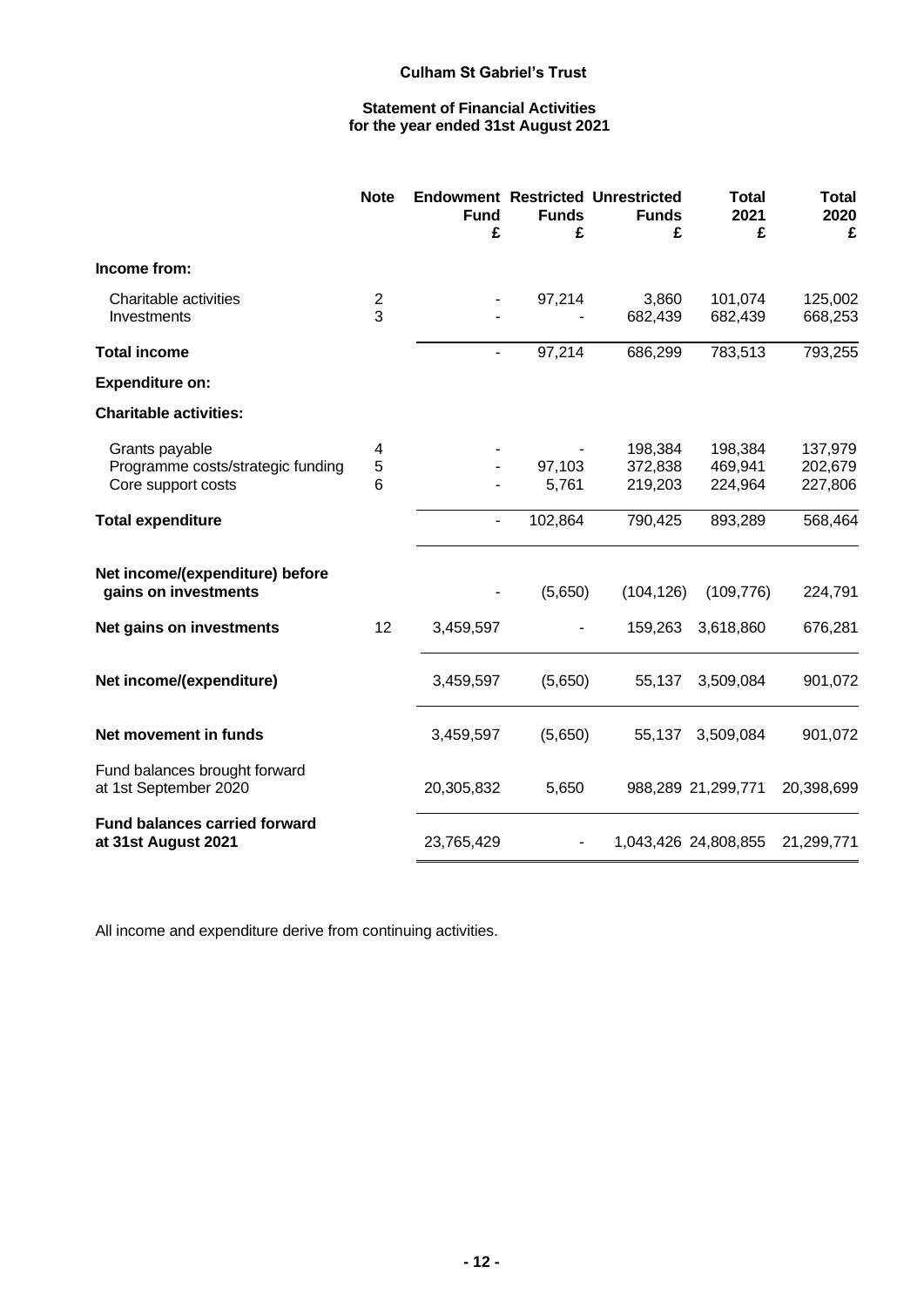# **Balance Sheet at 31st August 2021**

|                                                              | 2021<br><b>Note</b> |                              |                   | 2020                         |                     |
|--------------------------------------------------------------|---------------------|------------------------------|-------------------|------------------------------|---------------------|
|                                                              |                     | £                            | £                 | £                            | £                   |
| <b>Fixed assets</b>                                          |                     |                              |                   |                              |                     |
| Tangible fixed assets<br>Investments                         | 11<br>12            |                              | 750<br>24,849,673 |                              | 1,852<br>21,230,813 |
|                                                              |                     |                              | 24,850,423        |                              | 21,232,665          |
| <b>Current assets</b>                                        |                     |                              |                   |                              |                     |
| Debtors<br>Short term deposits<br>Cash at bank and in hand   | 13<br>14<br>15      | 145,677<br>211,489<br>34,207 |                   | 151,484<br>172,872<br>40,364 |                     |
|                                                              |                     | 391,373                      |                   | 364,720                      |                     |
| Liabilities: amounts falling due<br>within one year          | 16                  | (267, 817)                   |                   | (210, 956)                   |                     |
| Net current assets/(liabilities                              |                     |                              | 123,556           |                              | 153,764             |
| <b>Total assets less current liabilities</b>                 |                     |                              | 24,973,979        |                              | 21,386,429          |
| Liabilities: amounts falling due<br>after more than one year | 17                  |                              | (147, 014)        |                              | (67, 764)           |
| Net assets excluding pension liability                       |                     |                              | 24,826,965        |                              | 21,318,665          |
| Defined benefit pension liability                            | 22                  |                              | (18, 110)         |                              | (18, 894)           |
| <b>Net assets</b>                                            |                     |                              | 24,808,855        |                              | 21,299,771          |
| <b>Capital funds</b>                                         |                     |                              |                   |                              |                     |
| Endowment                                                    | 19                  |                              | 23,765,429        |                              | 20,305,832          |
| Income funds                                                 |                     |                              |                   |                              |                     |
| <b>Restricted funds</b><br>Unrestricted funds<br>- general   | 19<br>19            |                              | 1,043,426         |                              | 5,650<br>988,289    |
| <b>Total charity funds</b>                                   |                     |                              | 24,808,855        |                              | 21,299,771          |
|                                                              |                     |                              |                   |                              |                     |

Approved by the Board of Trustees on  $.8$  December......... 2021 and signed on its behalf by

.....................................………. John Keast OBE (Chair)

**The notes on pages 15 to 28 form part of the financial statements**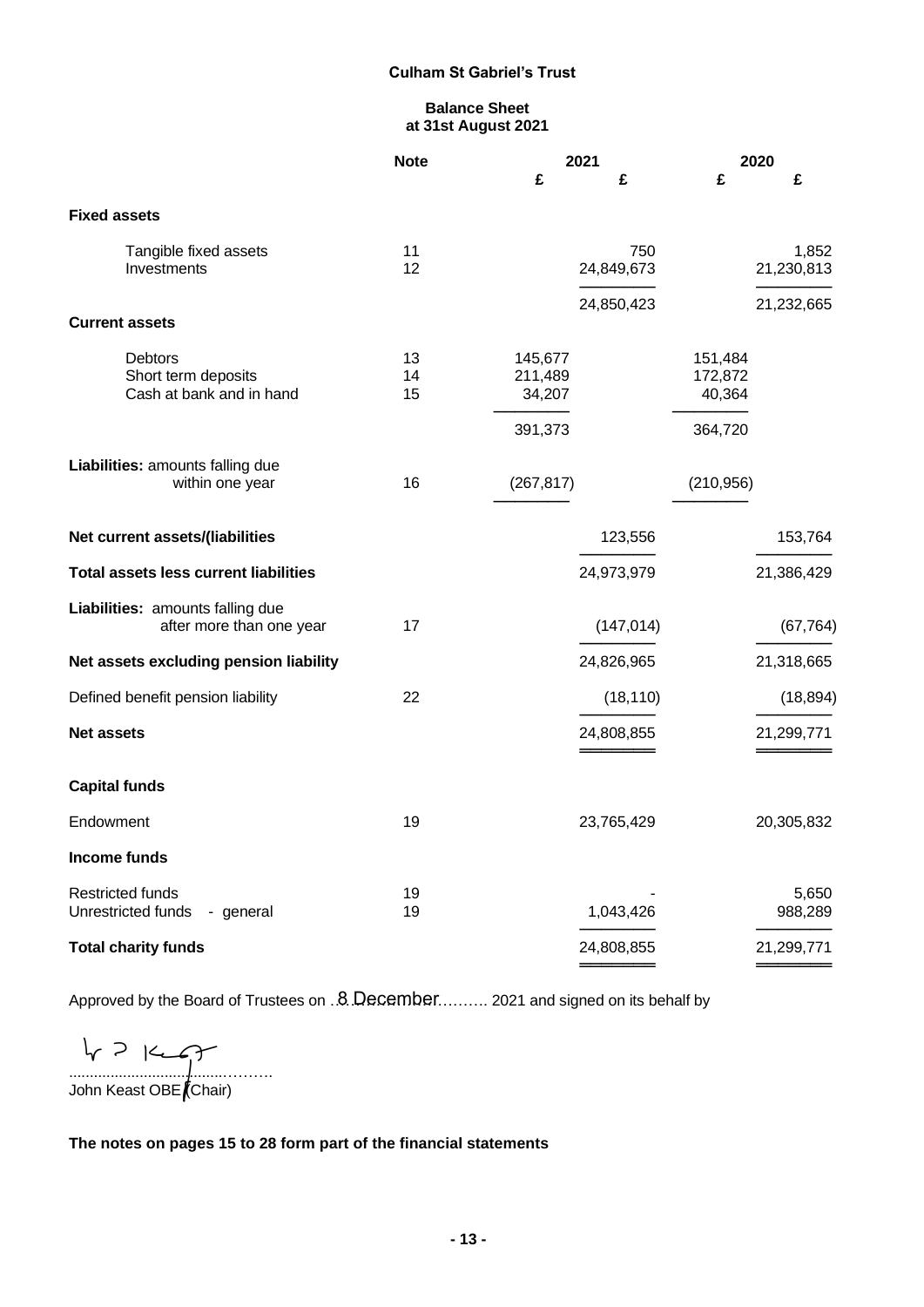## **Statement of Cash Flows for the year ended 31st August 2021**

|                                                      | <b>Note</b> | 2021<br>£         | 2020<br>£         |
|------------------------------------------------------|-------------|-------------------|-------------------|
| Net cash flow from operating activities              | 23          | (649, 979)        | (642, 907)        |
| Cash flow from investing activities                  |             |                   |                   |
| Interest received<br>Dividends received              |             | 6<br>682,433      | 156<br>668,097    |
| Net cash flow from investing activities              |             | 682,439           | 668,253           |
| Net (decrease)/increase in cash and cash equivalents |             | 32,460            | 25,346            |
| Cash and cash equivalents at 1st September 2020      |             | 213,236           | 187,890           |
| Cash and cash equivalents at 31st August 2021        |             | 245,696           | 213,236           |
| Cash and cash equivalents consist of:                |             |                   |                   |
| Cash at bank and in hand<br>Short term deposits      | 15<br>14    | 34,207<br>211,489 | 40,364<br>172,872 |
| Cash and cash equivalents at 31st August 2021        |             | 245,696           | 213,236           |
|                                                      |             |                   |                   |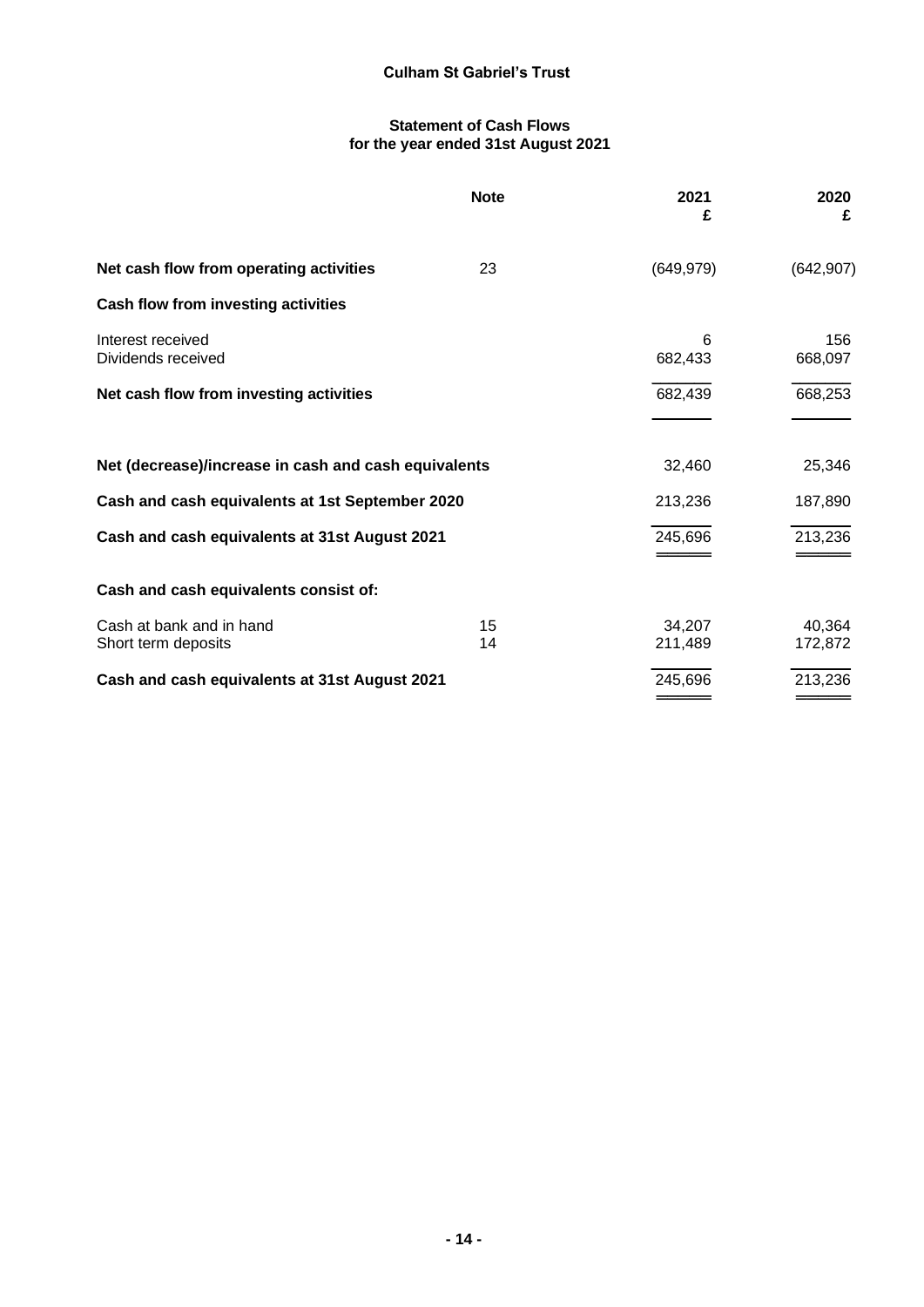## **Notes to the accounts for the year ended 31st August 2021**

## **1. Summary of significant accounting policies**

#### **a) General information and basis of preparation**

Culham St Gabriel's Trust is a charitable Trust in the United Kingdom. The address of the registered office is Peace House, 19 Paradise Street, Oxford OX1 1LD. The nature of the charity's operations and principal activities are noted in the Trustees' report.

The charity constitutes a public benefit entity as defined by FRS 102. The financial statements have been prepared in accordance with Accounting and Reporting by Charities: Statement of Recommended Practice applicable to charities preparing their accounts in accordance with the Financial Reporting Standard applicable in the UK and Republic of Ireland issued in October 2019, the Financial Reporting Standard applicable in the United Kingdom and Republic of Ireland (FRS 102), the Charities Act 2011, the Companies Act 2006 and UK Generally Accepted Accounting Practice.

The financial statements are prepared on a going concern basis under the historical cost convention, modified to include certain items at fair value. The financial statements are prepared in sterling which is the functional currency of the charity.

The significant accounting policies applied in the preparation of these financial statements are set out below. These policies have been consistently applied to all years presented unless otherwise stated.

#### **b) Fund accounting**

General funds are unrestricted funds which are available for use at the discretion of the Trustees in furtherance of the general objectives of the charity and which have not been designated for other purposes.

Designated funds comprise unrestricted funds that have been set aside by the Trustees for particular purposes.

Restricted funds are funds which are to be used in accordance with specific restrictions imposed by donors or which have been raised by the charity for particular purposes.

Endowment funds represent those assets which must be held permanently by the Trust, principally investments. Income arising on the endowment funds can be used in accordance with the objects of the charity and is included as unrestricted income. Any capital gains or losses arising on the endowment fund investments form part of that fund.

#### **c) Income recognition**

All incoming resources are included in the Statement of Financial Activities (SoFA) when the charity is legally entitled to the income after any performance conditions have been met, the amount can be measured reliably and it is probable that the income will be received.

For donations to be recognised the charity will have been notified of the amounts and the settlement date in writing. If there are conditions attached to the donation and this requires a level of performance before entitlement can be obtained then income is deferred until those conditions are fully met or the fulfilment of those conditions is within the control of the charity and it is probable that they will be fulfilled.

No amount is included in the financial statements for volunteer time in line with the SORP (FRS 102).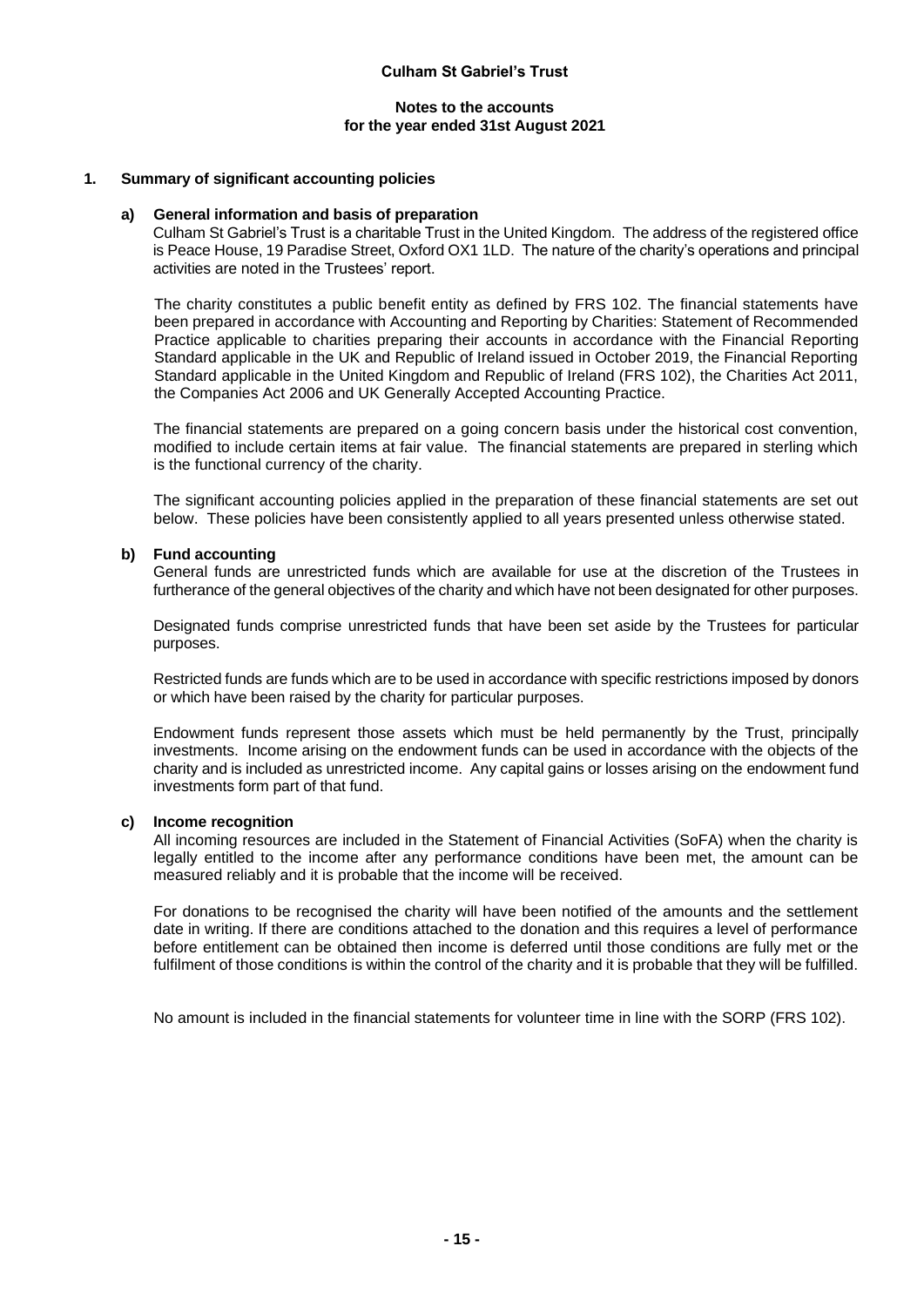#### **Notes to the accounts (continued) for the year ended 31st August 2021**

#### **1. Summary of significant accounting policies (continued)**

#### **c) Income recognition (continued)**

For legacies, entitlement is the earlier of the charity being notified of an impending distribution or the legacy being received. At this point income is recognised. On occasion legacies will be notified to the charity where it is not possible to measure the amount expected to be distributed. On these occasions, the legacy is treated as a contingent asset and disclosed.

Investment income is earned through holding assets for investment purposes such as units in investment funds. It includes dividends and interest. Where it is not practicable to identify investment management costs incurred within a scheme with reasonable accuracy the investment income is reported net of these costs. It is included when the amount can be measured reliably. Interest income is recognised using the effective interest method and dividend income is recognised as the charity's right to receive payment is established.

## **d) Expenditure recognition**

All expenditure is accounted for on an accruals basis and has been classified under headings that aggregate all costs related to the category. Expenditure is recognised where there is a legal or constructive obligation to make payments to third parties, it is probable that the settlement will be required and the amount of the obligation can be measured reliably.

Irrecoverable VAT is charged as an expense against the activity for which expenditure arose.

Grants payable to third parties are within the charitable objectives. Where unconditional grants are offered, this is accrued as soon as the recipient is notified of the grant, as this gives rise to a reasonable expectation that the recipient will receive the grants. Where grants are conditional relating to performance then the grant is only accrued when any unfulfilled conditions are outside of the control of the charity.

#### **e) Support costs allocation**

Support costs are those that assist the work of the charity but do not directly represent charitable activities and include office costs, governance costs and administrative payroll costs. They are incurred directly in support of expenditure on the objects of the charity and include project management.

The analysis of these costs is included in note 8.

#### **f) Tangible fixed assets**

Tangible fixed assets (costing more than £1,000) are stated at cost (or deemed cost) or valuation less accumulated depreciation and accumulated impairment losses. Cost includes costs directly attributable to making the asset capable of operating as intended.

Depreciation is provided on all tangible fixed assets, at rates calculated to write off the cost, less estimated residual value, of each asset on a systematic basis over its expected useful life as follows:

| Office equipment              | 25% straight line |
|-------------------------------|-------------------|
| Office furniture and fittings | 25% straight line |

#### **g) Investments**

Investments are recognised initially at fair value which is normally the transaction price excluding transaction costs. Subsequently, they are measured at fair value with changes recognised in 'net gains/(losses) on investments' in the SoFA if the shares are publicly traded or their fair value can otherwise be measured reliably. Other investments are measured at cost less impairment.

Investments in subsidiaries are measured at cost less impairment.

Current asset investments are short term highly liquid investments and are held at fair value. These include cash on deposit and cash equivalents with a maturity of less than one year.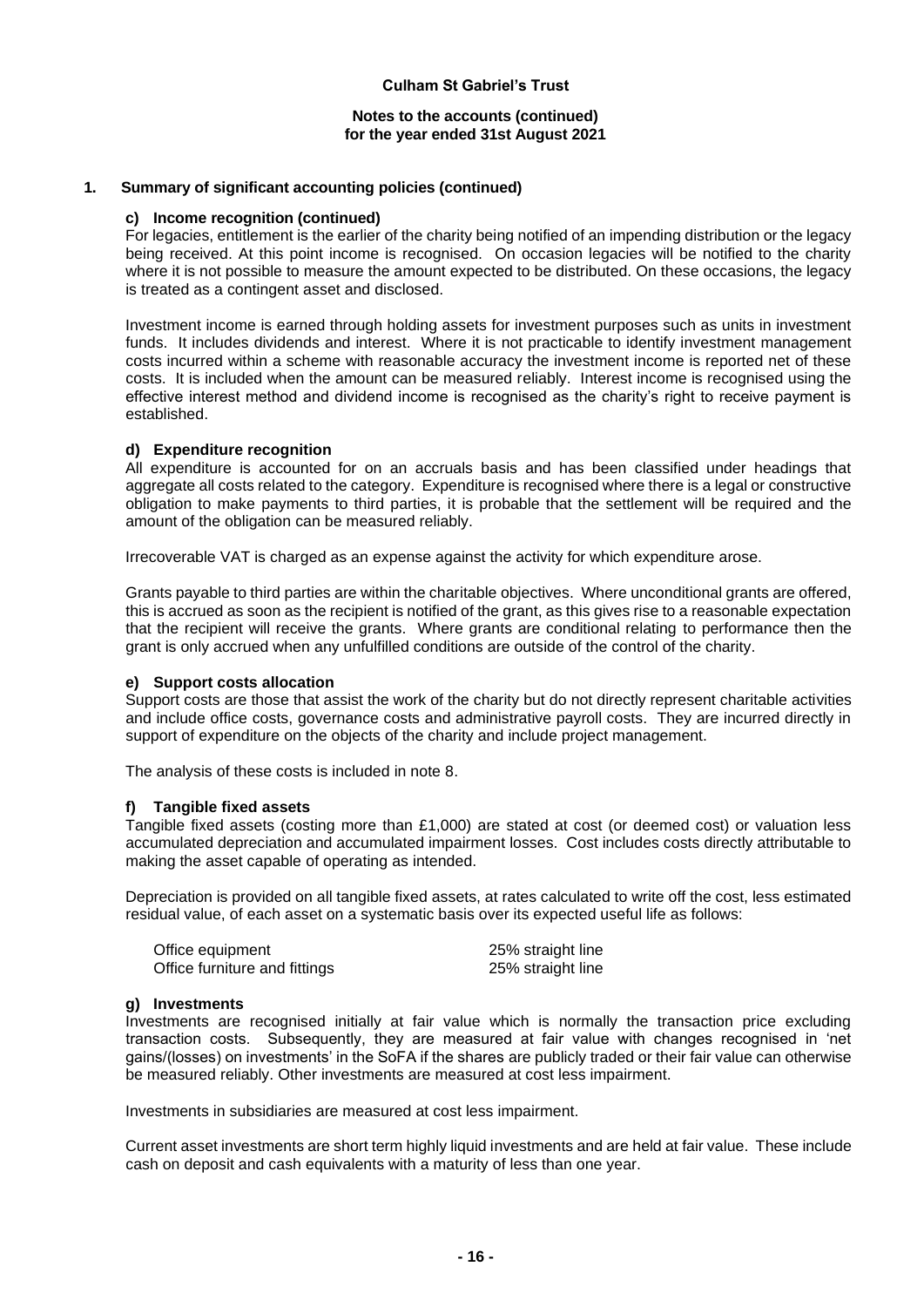#### **Notes to the accounts (continued) for the year ended 31st August 2021**

## **1. Summary of significant accounting policies (continued)**

## **h) Debtors and creditors receivable/payable within one year**

Debtors and creditors with no stated interest rate and receivable or payable within one year are recorded at transaction price. Any losses arising from the impairment are recognised in expenditure.

## **i) Impairment**

Assets not measured at fair value are reviewed for any indication that the asset may be impaired at each balance sheet date. If such indication exists, the recoverable amount of the asset, or the asset's cash generating unit, is estimated and compared to the carrying amount. Where the carrying amount exceeds its recoverable amount, an impairment loss is recognised in profit or loss unless the asset is carried at a revalued amount where the impairment loss is a revaluation decrease.

# **j) Leases**

Rentals payable and receivable under operating leases are charged to the SoFA on a straight line basis over the period of the lease.

## **k) Employee benefits**

When employees have rendered service to the charity, short-term employee benefits to which the employees are entitled are recognised at the undiscounted amount expected to be paid in exchange for that service. The institution participates in Universities Superannuation Scheme. The scheme is a hybrid pension scheme, providing defined benefits (for all members), as well as defined contribution benefits. The assets of the scheme are held in a separate trustee-administered fund. Because of the mutual nature of the scheme, the assets are not attributed to individual institutions and a scheme-wide contribution rate is set. The institution is therefore exposed to actuarial risks associated with other institutions' employees and is unable to identify its share of the underlying assets and liabilities of the scheme on a consistent and reasonable basis. As required by Section 28 of FRS 102 "Employee benefits", the institution therefore accounts for the scheme as if it were a wholly defined contribution scheme. As a result, the amount charged to the profit and loss account represents the contributions payable to the scheme. Since the institution has entered into an agreement (the Recovery Plan) that determines how each employer within the scheme will fund the overall deficit, the institution recognises a liability for the contributions payable that arise from the agreement (to the extent that they relate to the deficit) and therefore an expense is recognised.

# **l) Tax**

The charity is an exempt charity within the meaning of schedule 3 of the Charities Act 2011 and is considered to pass the tests set out in Paragraph 1 Schedule 6 Finance Act 2010 and therefore it meets the definition of a charitable company for UK corporation tax purposes.

#### **m) Going concern**

The financial statements have been prepared on a going concern basis as the Trustees believe that no material uncertainties exist. The Trustees have considered the level of funds held and the expected level of income and expenditure for 12 months from authorising these financial statements, including a revision of expectations for the potential impact of COVID-19 on the charity. They have concluded that the budgeted income and expenditure is sufficient with the level of reserves held for the charity to be able to continue as a going concern.

#### **n) Critical accounting judgements**

FRS 102 makes the distinction between a group plan and a multi-employer scheme. A group plan consists of a collection of entities under common control typically with a sponsoring employer. A multi-employer scheme is a scheme for entities not under common control and represents (typically) an industry-wide scheme such as Universities Superannuation Scheme. The accounting for a multi-employer scheme where the employer has entered into an agreement with the scheme that determines how the employer will fund a deficit results in the recognition of a liability for the contributions payable that arise from the agreement (to the extent that they relate to the deficit) and the resulting expense in profit or loss in accordance with section 28 of FRS 102. The Trustees are satisfied that Universities Superannuation Scheme meets the definition of a multi-employer scheme and has therefore recognised the discounted fair value of the contractual contributions under the funding plan in existence at the date of approving the financial statements.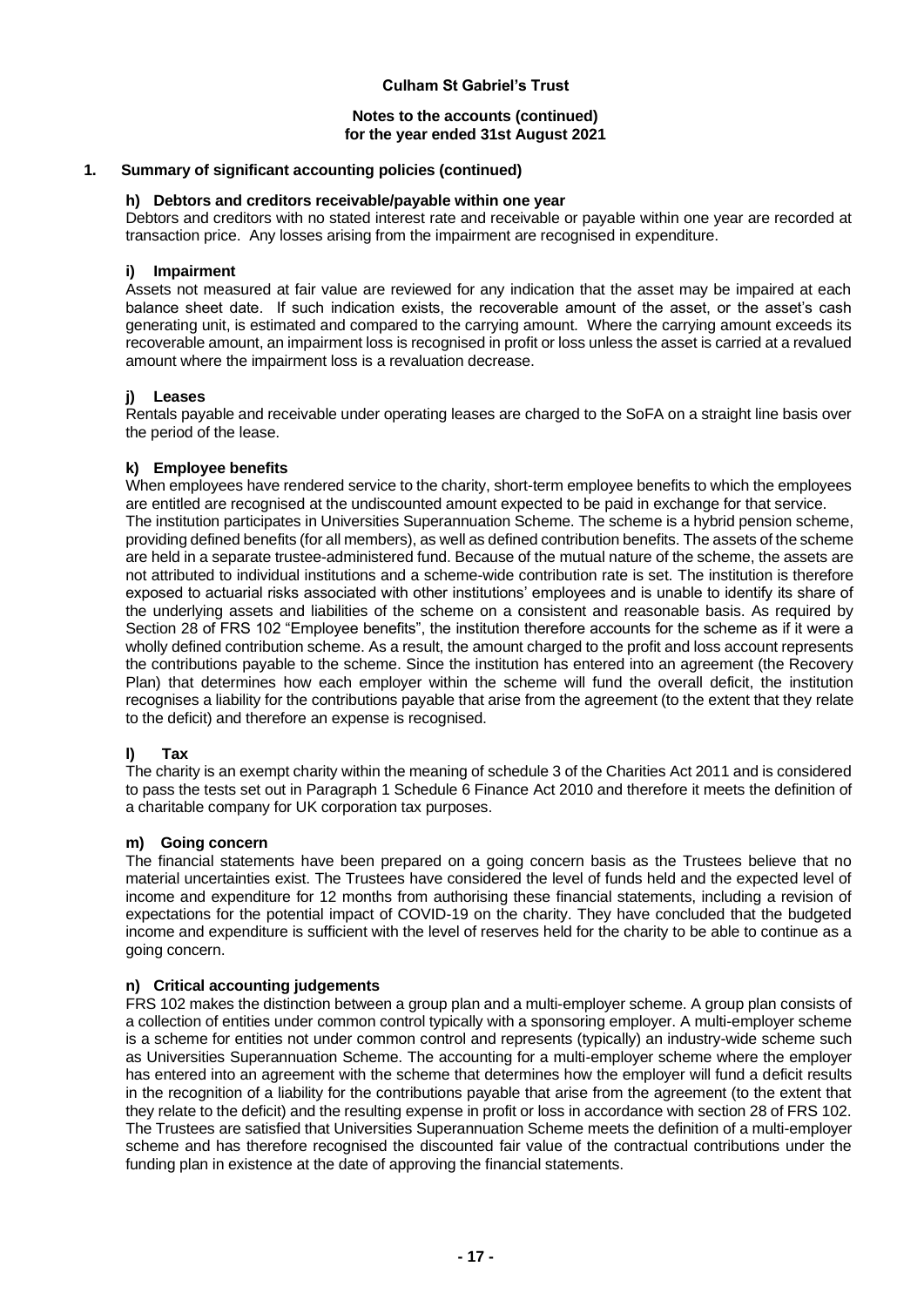#### **Notes to the accounts (continued) for the year ended 31st August 2021**

#### **2. Income from charitable activities**

|                                                             | 2021<br>£ | 2020<br>£ |
|-------------------------------------------------------------|-----------|-----------|
| Funding received:                                           |           |           |
| Association of Church College Trusts - Membership           | 1,828     | 3,510     |
| The Hockerill Foundation and Refunds - Masters scholarships | 8,500     | 9.417     |
| Horizons Seminar - Participant Contributions                | 1.550     | 2,035     |
| Jerusalem Trust - Leadership Programme                      | 20,000    | 25,000    |
| SKE 200-Hours Course - Fees                                 | 53,686    | 73,090    |
| St Peter's Saltley - Leadership Programme                   |           | 3.000     |
| St Peter's Saltley - Research RE                            |           | 3.000     |
| TEACH:RE Course (TREC) - Fees                               | 2,310     | 5.950     |
| Templeton World Charity Foundation - RExChange/RE Online    | 13,200    |           |
|                                                             | 101,074   | 125,002   |
|                                                             |           |           |

Of the above, £53,686 (2020: £73,090) SKE 200-Hours Course income, £8,500 (2020: £8,500) The Hockerill Foundation income, £20,000 (2020: £25,000) Jerusalem Trust income, £1,828 (2020: £3,510) of Association of Church College Trusts, £13,200 (2020: £nil) Templeton World Charity Foundation income, and £nil (2020: £6,000) St Peter's Saltley income is restricted.

#### **3. Income from investments**

|                                          | 2021<br>£    | 2020<br>£      |
|------------------------------------------|--------------|----------------|
| Investment funds<br><b>Bank interest</b> | 682,433<br>6 | 668,097<br>156 |
|                                          | 682,439      | 668,253        |

# **4a) Grants payable**

|                            | £       | <b>Number</b><br>of grants |
|----------------------------|---------|----------------------------|
| Institutions (see note 5b) | 162,540 | 11                         |
| Individuals                | 35,844  | 11                         |
|                            | 198,384 | 22                         |
|                            |         |                            |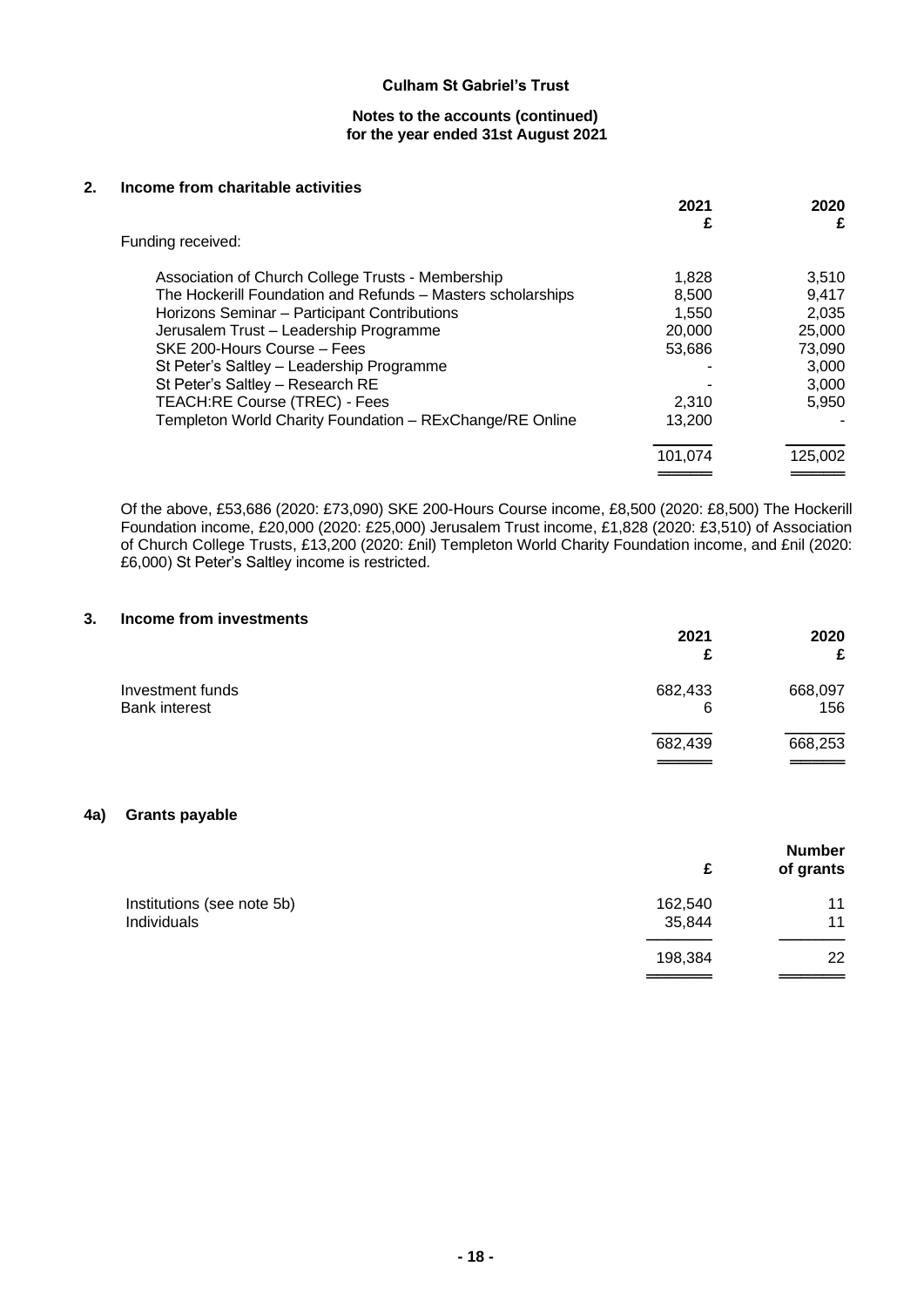## **Notes to the accounts (continued) for the year ended 31st August 2021**

## **4b) Grants payable to institutions**

|                                                                                          | 2021<br>£ |
|------------------------------------------------------------------------------------------|-----------|
| St Barnabas CE Primary School                                                            | 1,000     |
| Coventry Diocesan Board of Education                                                     | 13,856    |
| Collaborative partnership between Independent Specialists                                | 11,750    |
| Cumbria Standing Advisory Council on Religious Education & Cumbria Development           |           |
| <b>Education Centre</b>                                                                  | 10.000    |
| Jewish Museum, London                                                                    | 5.635     |
| Lincoln Diocesan Board of Education                                                      | 20,000    |
| <b>Liverpool Community Spirit</b>                                                        | 4.950     |
| The Faith & Belief Forum & The Open University & Inform                                  | 51,480    |
| <b>Religion Media Centre</b>                                                             | 15.000    |
| St Peter's Saltley Trust & Department of Theology and Religion, University of Birmingham | 17,809    |
| University of Strathclyde                                                                | 16,600    |
| Refunds/withdrawals/amendments to previous period grants                                 | (5, 540)  |
|                                                                                          | 162.540   |

════════

═════════<br>═══════════

## **5. Programme costs/strategic funding**

|                                                                          | 2021<br>£ | 2020<br>£ |
|--------------------------------------------------------------------------|-----------|-----------|
| <b>RE: ONLINE</b>                                                        | 33,228    | 43,739    |
| Research                                                                 | 14,160    | 14,800    |
| <b>TEACH:RE</b>                                                          | 15,722    | 16,020    |
| 3forRE (net of Refunds/withdrawals/amendments to previous period grants) | 3,020     | (11,119)  |
| <b>Masters Scholarships</b>                                              | 40,550    | 52,600    |
| Conferences                                                              | 7,565     | 5,000     |
| Leadership and Infrastructure                                            | 43,453    | 9,350     |
| RE Policy (strategic funding award)                                      | 225,000   |           |
| <b>Funders</b>                                                           | 3,000     | 8,390     |
| SKE Course - expenditure                                                 | 49,573    | 63,899    |
| Advocacy with educationalists                                            | 18,670    |           |
| <b>NATRE Chair Fund</b>                                                  | 16,000    |           |
|                                                                          | 469,941   | 202,679   |
|                                                                          |           |           |

Of the above, the following related to restricted expenditure:

| RE: Online                    | 7.375  | 1.060  |
|-------------------------------|--------|--------|
| Research                      |        | 3.000  |
| Masters Scholarships/3 for RE | 8.500  | 21,500 |
| Conference expenditure        | 5,825  |        |
| Leadership & Infrastructure   | 25,650 | 9.350  |
| <b>SKE Course expenditure</b> | 49.753 | 63,899 |
|                               | 97.103 | 98,809 |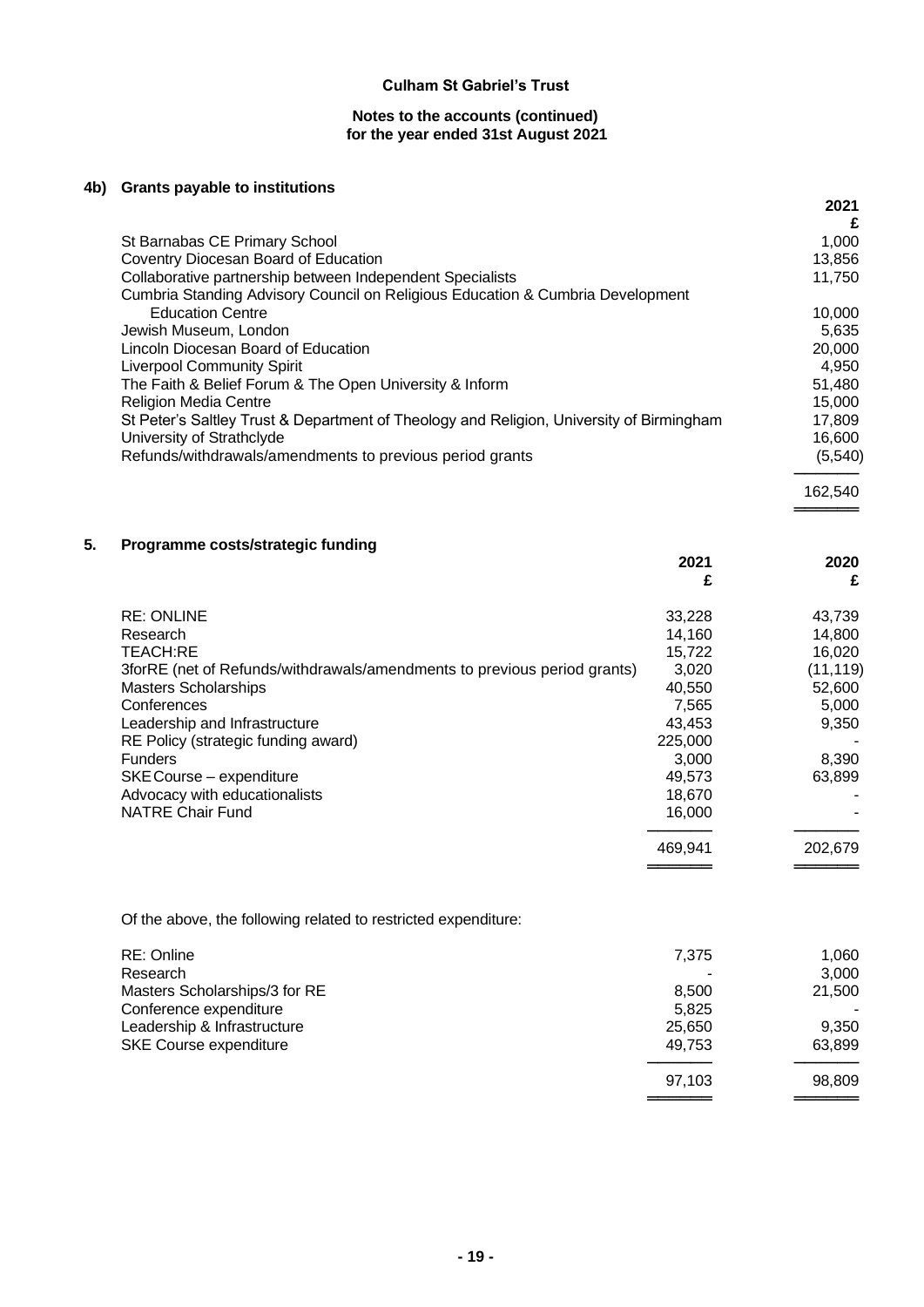#### **Notes to the accounts (continued) for the year ended 31st August 2021**

#### **6. Core support costs**

|                                                          | 2021<br>£ | 2020<br>£ |
|----------------------------------------------------------|-----------|-----------|
| Salaries, wages and fees (note 8)                        | 168,183   | 152,153   |
| Staff development                                        | 455       | 445       |
| Library expenses                                         | 47        | 43        |
| Telephone, printing, postage, stationery and advertising | 1,279     | 2,051     |
| Equipment, repairs and renewals                          | 18,713    | 12,311    |
| Travel expenses and subsistence                          | 239       | 6,889     |
| Professional charges and consultancy                     |           | 326       |
| Memberships/publications                                 | 7,958     | 10,368    |
| Rent                                                     | 13,328    | 12,375    |
| Service charges                                          |           | 4,125     |
| Depreciation                                             | 1,102     | 2,074     |
| Auditor's remuneration - other fees                      | 1,095     | 2,974     |
| Sundry expenses                                          | 406       | 1,369     |
| Interest on pension provision unwinding                  | 278       | 670       |
| Governance costs (see note 7)                            | 11,881    | 19,633    |
|                                                          | 224,964   | 227,806   |
|                                                          |           |           |

Of the above £3,933 (2020: £8,131) of salaries, wages and fees is restricted expenditure relating to SKE and £1,828 of Membership/publications is restricted expenditure relating to ACCT membership fees for ACF.

#### **7. Governance costs**

|                                    | 2021<br>£ | 2020<br>£ |
|------------------------------------|-----------|-----------|
| Insurance                          | 3,316     | 3,279     |
| Trustees' expenses                 | 165       | 3,512     |
| Auditor's remuneration - Audit fee | 8,400     | 9,847     |
| Strategic review                   | ۰         | 2,995     |
|                                    | 11,881    | 19,633    |
|                                    |           |           |

## **8. Staff costs and employee benefits**

The total staff costs and employee benefits was as follows:

|                               | 2021    | 2020      |
|-------------------------------|---------|-----------|
|                               |         |           |
| Gross wages                   | 135,648 | 131,594   |
| Employers NIC                 | 11,073  | 10,563    |
| Pension contributions         | 22,523  | 21,306    |
| Movement in pension provision | (1,061) | (11, 310) |
|                               | 168,183 | 152,153   |
|                               |         |           |

The average monthly number of employees, and the average number of full-time equivalent employees during the year was  $3$  (2020: 3).

The number of employees who received total employee benefits (excluding employer pension costs) of more than £60,000 is as follows:

|                   | 2021 | 2020 |
|-------------------|------|------|
| £70,001 - £80,000 | ۰    |      |
|                   |      |      |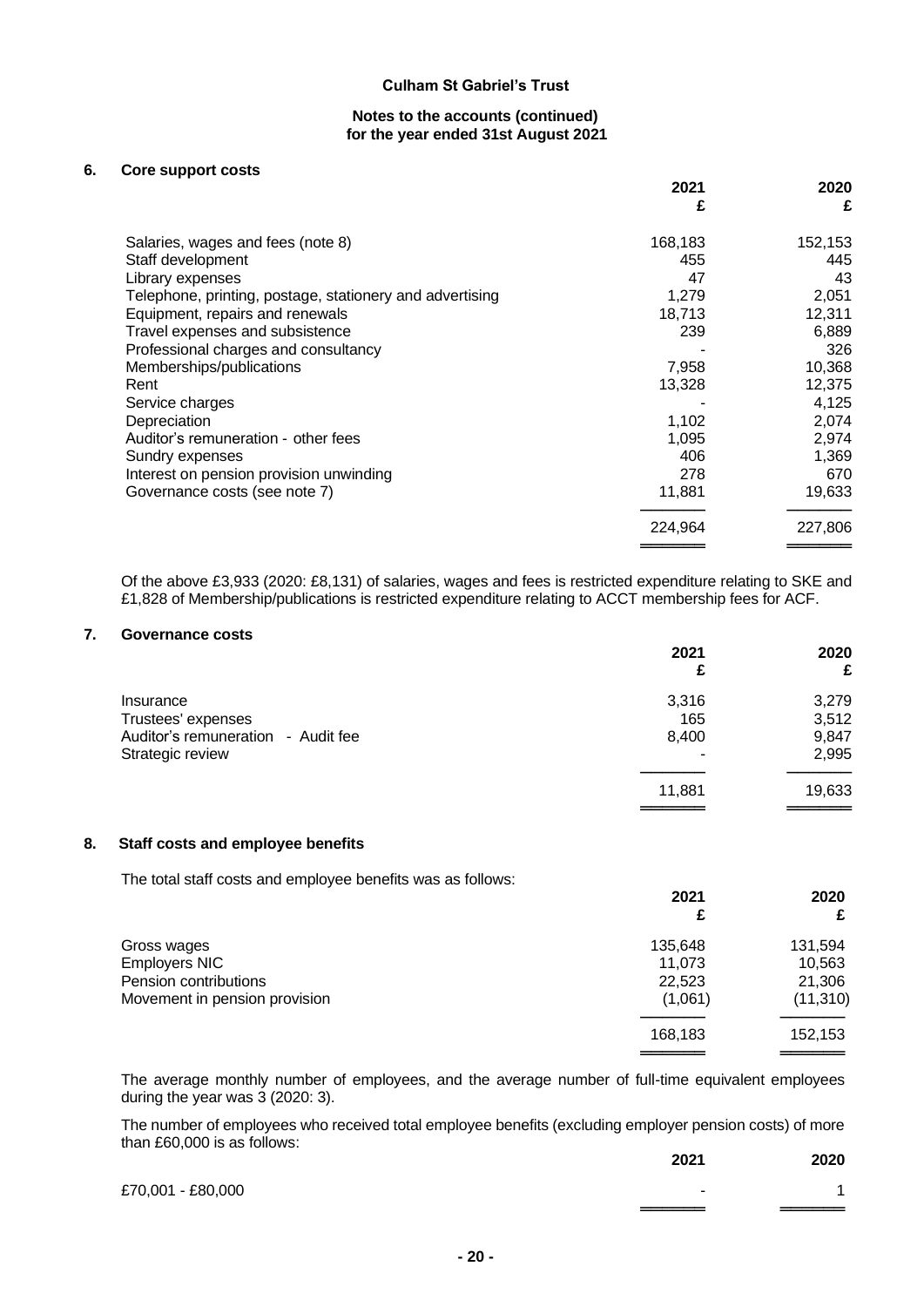#### **Notes to the accounts (continued) for the year ended 31st August 2021**

## **9. Trustees' and key management personnel remuneration and expenses**

The trustees neither received nor waived any remuneration during the year (2020: £Nil) for performing their duties as trustees.

One trustee was paid a market rate for tutoring students on the TEACH:RE course. During the year payments totalled £125 (2020: £516).

One trustee was paid an honorarium for speaking at the RExChange conference and consultation regarding the Worldview Q&A, both at a market rae. During the year payments totalled £700 (2020: £nil).

The total amount of employee benefits received by key management personnel is £80,864 (2020: £79,270). The Trust considers its key management personnel comprise the Trustees and the CEO.

1 (2020: 9) Trustee(s) received reimbursed training, travel and meeting expenses of £165 (2020: £3,512).

# **10. Auditor's remuneration**

Auditor's remuneration charged during the year amounted to £7,500 plus VAT for audit and £1,095 plus VAT for other services. (2020: £7,200 plus VAT for audit and £2,478 plus VAT for other services). The charge for the year though the statement of financial activities also includes a £600 over provision from 2020.

# **11. Fixed assets**

| <b>Tangible</b>                                                         | <b>Office</b><br>equipment<br>£ | <b>Furniture</b><br>& fittings<br>£ | Total<br>£      |
|-------------------------------------------------------------------------|---------------------------------|-------------------------------------|-----------------|
| <b>Cost</b>                                                             |                                 |                                     |                 |
| At 1st September 2020<br>Additions<br><b>Disposals</b>                  | 21,433                          | 6,794                               | 28,227          |
| At 31st August 2021                                                     | 21,433                          | 6,794                               | 28,227          |
| <b>Depreciation</b>                                                     |                                 |                                     |                 |
| At 1st September 2020<br>Charge for the year<br>Eliminated on disposals | 19,581<br>1,102                 | 6,794                               | 26,375<br>1,102 |
| At 31st August 2021                                                     | 20,683                          | 6,794                               | 27,477          |
| Net book value                                                          |                                 |                                     |                 |
| At 31st August 2021                                                     | 750                             |                                     | 750             |
| At 31st August 2020                                                     | 1,852                           |                                     | 1,852           |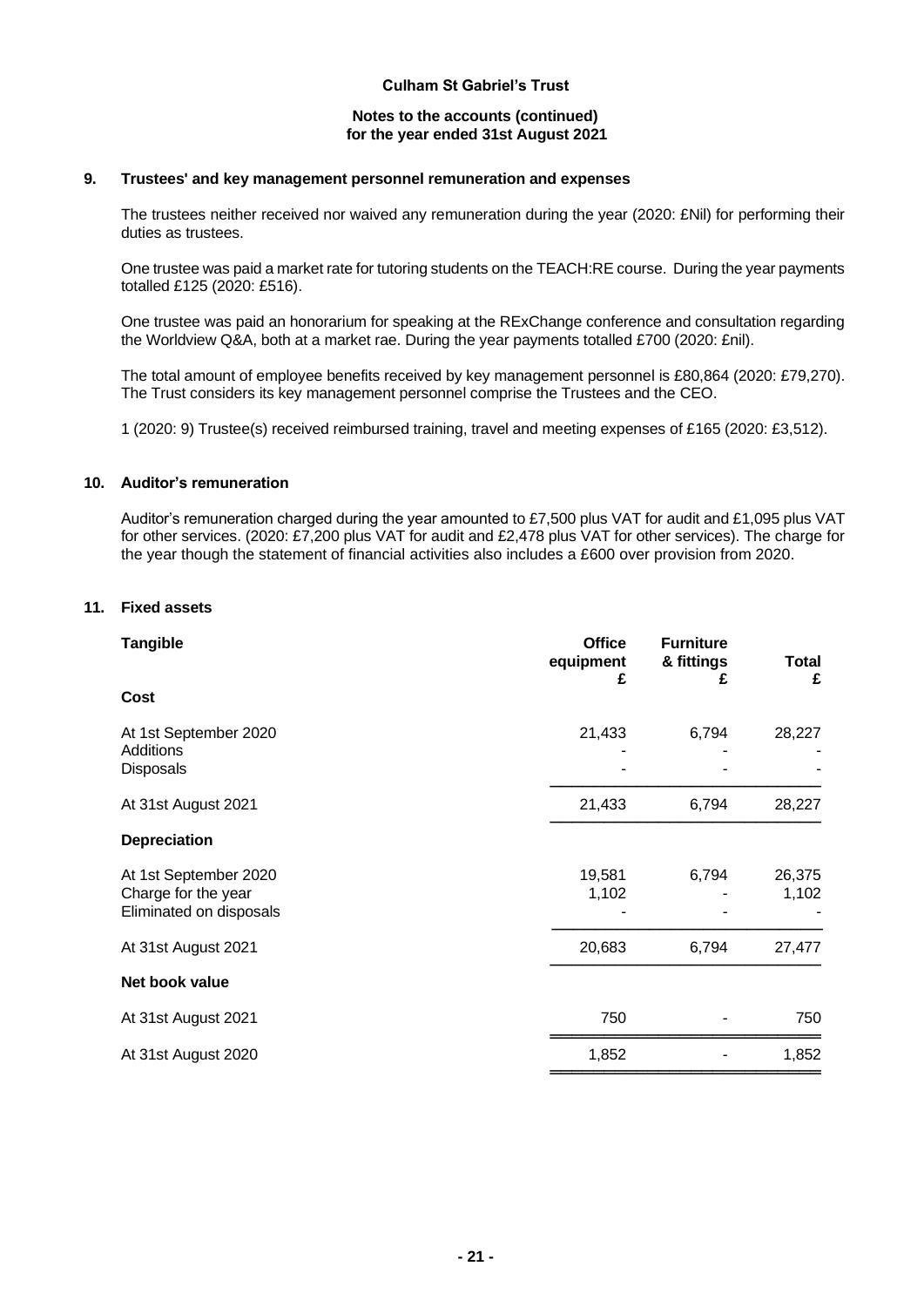#### **Notes to the accounts (continued) for the year ended 31st August 2021**

#### **12. Fixed asset investments**

|    |                                                                                                                                                                                                                                                                                                                                                       | 2021                                                                                                     | 2020                                                                                                           |
|----|-------------------------------------------------------------------------------------------------------------------------------------------------------------------------------------------------------------------------------------------------------------------------------------------------------------------------------------------------------|----------------------------------------------------------------------------------------------------------|----------------------------------------------------------------------------------------------------------------|
| a. | Movement in year                                                                                                                                                                                                                                                                                                                                      | £                                                                                                        | £                                                                                                              |
|    |                                                                                                                                                                                                                                                                                                                                                       |                                                                                                          |                                                                                                                |
|    | <b>Permanent endowment</b><br>Market value 1st September 2020<br>Unrealised gains in market value                                                                                                                                                                                                                                                     | 20,304,132<br>3,459,597                                                                                  | 19,657,124<br>647,008                                                                                          |
|    | Market value 31st August 2021                                                                                                                                                                                                                                                                                                                         | 23,763,729                                                                                               | 20,304,132                                                                                                     |
|    | <b>Unrestricted general fund</b><br>Market value 1st September 2020<br>Unrealised gains in market value                                                                                                                                                                                                                                               | 926,681<br>159,263                                                                                       | 897,408<br>29,273                                                                                              |
|    | Market value 31st August 2021                                                                                                                                                                                                                                                                                                                         | 1,085,944                                                                                                | 926,681                                                                                                        |
|    | Total market value 31st August 2021                                                                                                                                                                                                                                                                                                                   | 24,849,673                                                                                               | 21,320,813                                                                                                     |
| b. | At 31st August 2021                                                                                                                                                                                                                                                                                                                                   | Cost<br>£                                                                                                | <b>Market value</b><br>£                                                                                       |
|    | <b>Permanent endowment</b><br>CBF Church of England:<br><b>Investment Fund</b><br><b>Property Fund</b><br><b>Global Equity Fund</b><br>At 31st August 2021<br>At 31st August 2020<br><b>Unrestricted general fund</b><br>CBF Church of England:<br><b>Investment Fund</b><br><b>Property Fund</b><br><b>Global Equity Fund</b><br>At 31st August 2021 | 7,459,654<br>1,885,612<br>1,017,735<br>10,363,001<br>10,363,001<br>293,809<br>46,941<br>6,694<br>347,444 | 19,376,790<br>2,083,262<br>2,303,677<br>23,763,729<br>20,304,132<br>1,006,662<br>55,020<br>24,262<br>1,085,944 |
|    | At 31st August 2020                                                                                                                                                                                                                                                                                                                                   | 347,444                                                                                                  | 926,681                                                                                                        |
|    |                                                                                                                                                                                                                                                                                                                                                       |                                                                                                          |                                                                                                                |

The fair value of listed investments is determined by reference to the quoted price for identical assets in an active market at the balance sheet date.

## **13. Debtors**

|                                                                                    | 2021<br>£                   | 2020<br>£                   |
|------------------------------------------------------------------------------------|-----------------------------|-----------------------------|
| Trade debtors<br>Accrued investment income<br>Prepayments and other accrued income | 16,566<br>116,343<br>12,768 | 28,235<br>111,467<br>11,782 |
|                                                                                    | 145.677                     | 151,484                     |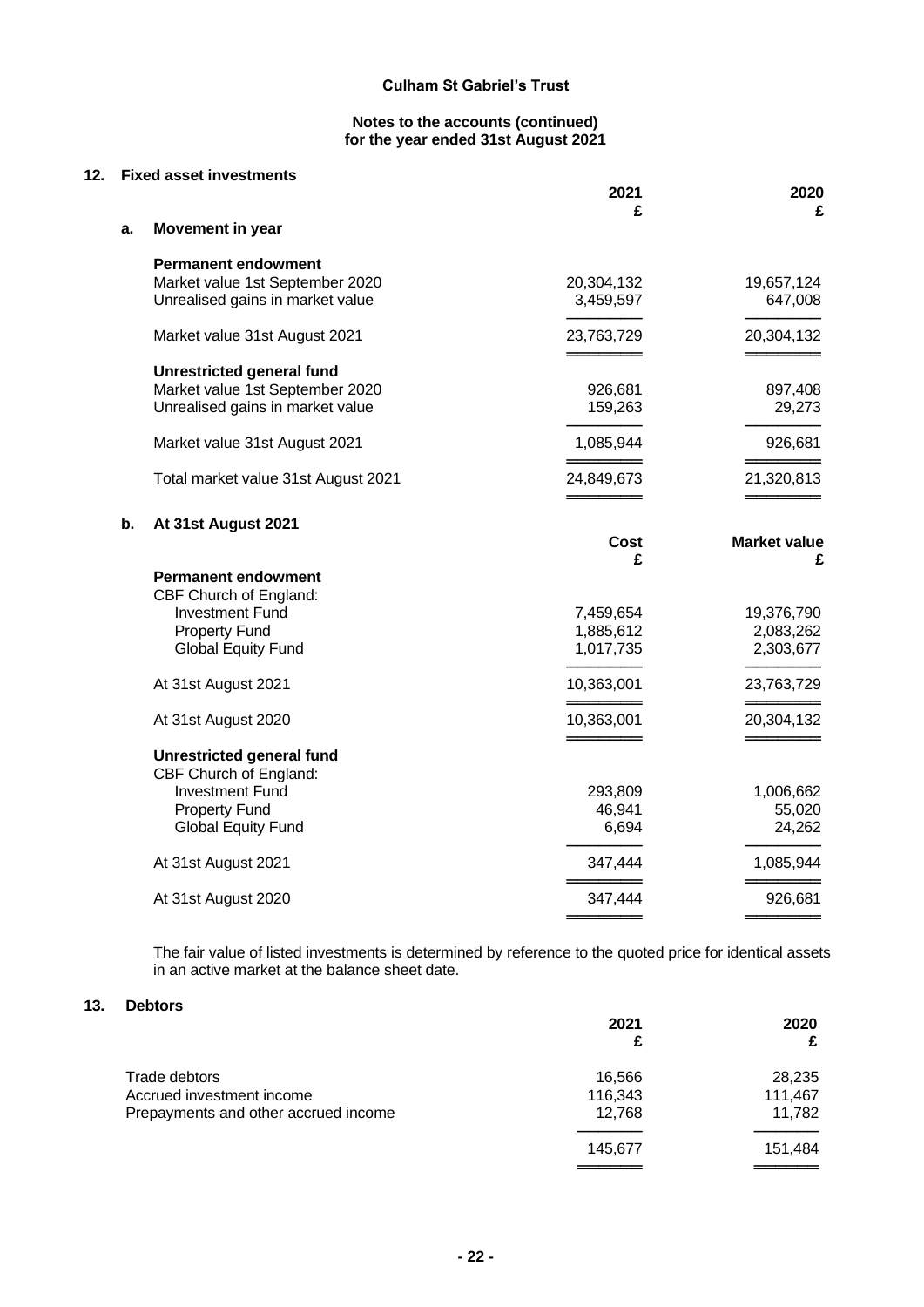## **Notes to the accounts (continued) for the year ended 31st August 2021**

| 14. | Short term deposits                                                                                                        | 2021<br>£                             | 2020<br>£                                     |
|-----|----------------------------------------------------------------------------------------------------------------------------|---------------------------------------|-----------------------------------------------|
|     | CBF ordinary deposit                                                                                                       | 211,489                               | 172,872                                       |
| 15. | <b>Cash and bank</b>                                                                                                       | 2021<br>£                             | 2020<br>£                                     |
|     | <b>Current Account</b>                                                                                                     | 34,207                                | 40,364                                        |
| 16. | Liabilities: amounts falling due within one year                                                                           | 2021<br>£                             | 2020<br>£                                     |
|     | <b>Trade creditors</b><br>Accruals and deferred income<br>Grant and programme commitments (see note 19)<br>Deferred income | 19,923<br>9,910<br>237,984<br>267,817 | 901<br>30,644<br>162,786<br>16,625<br>210,956 |
| 17. | Liabilities: amounts falling due after more than one year                                                                  | 2021<br>£                             | 2020<br>£                                     |
|     | Grant and programme commitments (see note 19)                                                                              | 147,014                               | 67,764                                        |

# **18. Grant and programme commitments**

| Payable in<br>year | orant and programme communents<br><b>Commitment at</b><br>1st September 2020 | <b>Commitments</b><br>entered into/increased<br>during the period<br>(net of withdrawals) | Grants (paid)/<br>deferred<br>in the period | <b>Commitment at</b><br>31st August 2021 |
|--------------------|------------------------------------------------------------------------------|-------------------------------------------------------------------------------------------|---------------------------------------------|------------------------------------------|
| 2020/21            | 162,786                                                                      | 189,720                                                                                   | (352, 506)                                  |                                          |
| 2021/22            | 60,164                                                                       | 177,820                                                                                   |                                             | 237,984                                  |
| 2022/23            | 7,600                                                                        | 83.114                                                                                    |                                             | 90.714                                   |
| 2023/24            | -                                                                            | 56,300                                                                                    |                                             | 56,300                                   |
|                    |                                                                              |                                                                                           |                                             |                                          |
|                    | 230,550                                                                      | 506,954                                                                                   | (352, 506)                                  | 384,998                                  |
|                    |                                                                              |                                                                                           |                                             |                                          |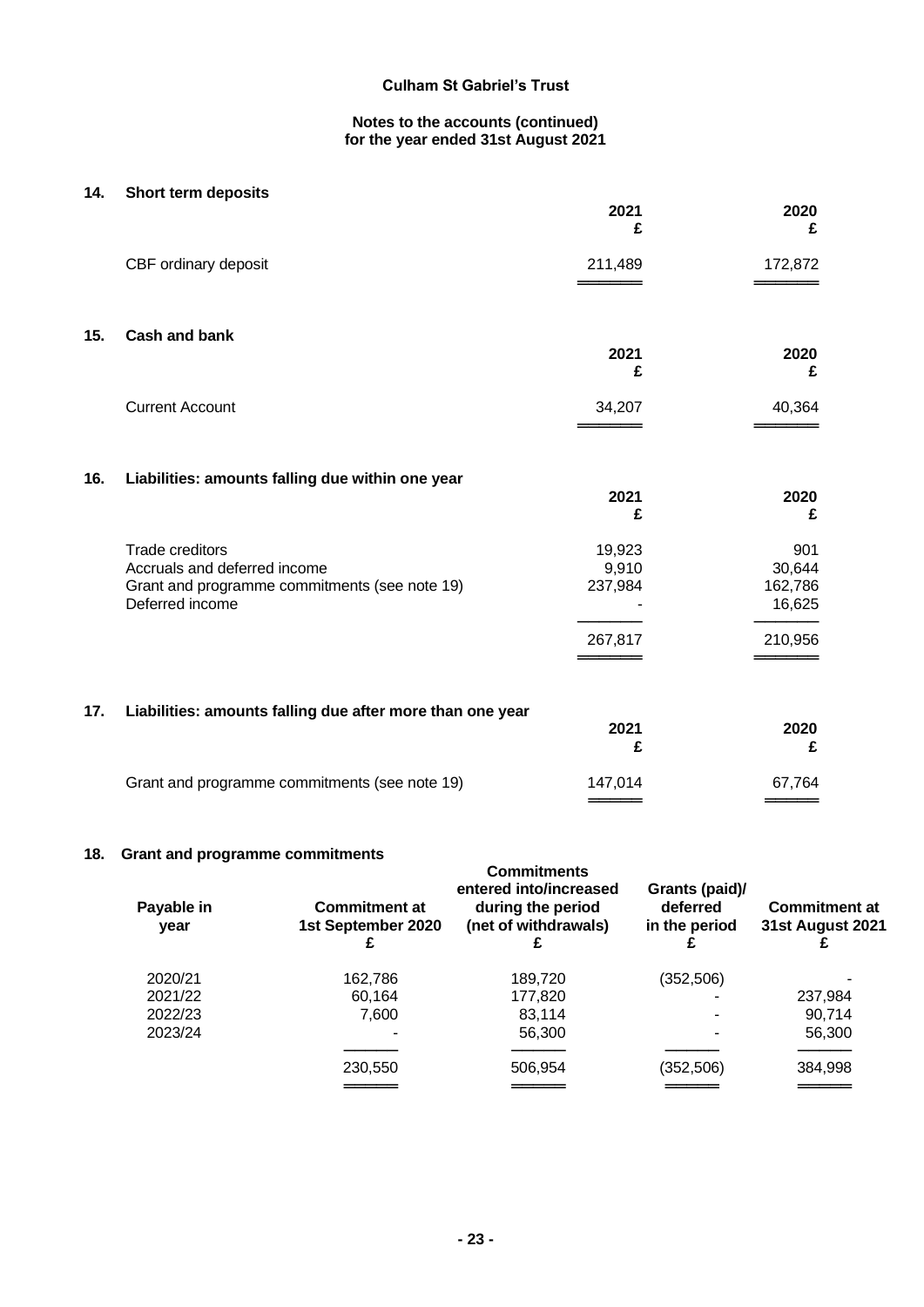#### **Notes to the accounts (continued) for the year ended 31st August 2021**

#### **19. Funds – 2021**

|                             | At 1                     | <b>Expenditure-------------- </b> |                   |                    |                          | At 31                       |                       |
|-----------------------------|--------------------------|-----------------------------------|-------------------|--------------------|--------------------------|-----------------------------|-----------------------|
|                             | <b>September</b><br>2020 | <b>Income</b>                     | Grants<br>payable | Programme<br>costs | costs                    | Support Investment<br>Gains | <b>August</b><br>2021 |
| <b>Endowment</b>            | 20,305,832               |                                   |                   |                    | $\overline{\phantom{a}}$ | 3,459,597                   | 23,765,429            |
| <b>Restricted</b>           |                          |                                   |                   |                    |                          |                             |                       |
| Leadership/LeadforRE        | 5,650                    | 20,000                            |                   | (25, 650)          |                          |                             |                       |
| Conference                  | ۰                        | 13,200                            |                   | (13, 200)          |                          |                             |                       |
| <b>ACCT</b> membership fees |                          |                                   |                   |                    |                          |                             |                       |
| for ACF                     | ٠.                       | 1,828                             |                   |                    | (1,828)                  |                             |                       |
| <b>Masters Scholarships</b> |                          | 8.500                             |                   | (8,500)            |                          |                             |                       |
| SKE 200 hour course         | ٠                        | 53,686                            |                   | (49,753)           | (3,933)                  |                             |                       |
| <b>Total restricted</b>     | 5.650                    | 97,214                            |                   | (97, 103)          | (5,761)                  |                             |                       |
| <b>Unrestricted</b>         | 988,289                  | 686,299                           | (198, 384)        | (372, 838)         | (219, 203)               | 159,263                     | 1,043,426             |
| <b>Total Funds</b>          | 21,299,771               | 783,513                           | (198, 384)        | (469, 941)         | (224, 964)               | 3,618,860                   | 24,808,855            |

#### **Funds – 2020**

|                         | At 1             |               | -Expenditure-     |            |            |                    | At 31         |
|-------------------------|------------------|---------------|-------------------|------------|------------|--------------------|---------------|
|                         | <b>September</b> |               | Grants            | Programme  |            | Support Investment | <b>August</b> |
|                         | 2019             | <b>Income</b> | payable           | costs      | costs      | Gains              | 2020          |
| <b>Endowment</b>        | 19,658,824       |               |                   |            | ٠          | 647,008            | 20,305,832    |
| <b>Restricted</b>       |                  |               |                   |            |            |                    |               |
| Leadership/LeadforRE    |                  | 28,000        |                   | (22, 350)  |            |                    | 5,650         |
| Research                |                  | 3.000         |                   | (3,000)    |            |                    |               |
| 3forRE                  | ۰                | 8.500         | ۰                 | (8,500)    |            | ۰                  |               |
| SKE 200 hour course     |                  | 73.090        |                   | (64,959)   | (8, 131)   | $\blacksquare$     |               |
| <b>Total restricted</b> | $\blacksquare$   | 112,590       |                   | (98, 809)  | (8, 131)   |                    | 5,650         |
| <b>Unrestricted</b>     | 739.875          |               | 680,665 (137,979) | (103, 870) | (219, 675) | 29,273             | 988,289       |
| <b>Total Funds</b>      | 20,398,699       |               | 793,255 (137,979) | (202, 679) | (227, 806) | 676,281            | 21,299,771    |

**Leadership/LeadforRE** - Funded by the Jerusalem Trust and St Peter's Saltley Trust, this fund is for the RE Leadership programme.

**Infrastructure** - Funded by St Peter's Saltley Trust.

**3forRE** - Funded by the Hockerill Educational Foundation, this fund offers bursaries for RE teachers and Teaching Assistants to do a part-time Masters programme at selected universities.

**Infrastructure and Networking (2018/19)** - Funded by the Gordon Cook Foundation.

**SKE 200 Hour Course** - This income consists of course fees and the associated expenditure consists of tutor payments and the administration costs for the running of the SKE 200 hour course.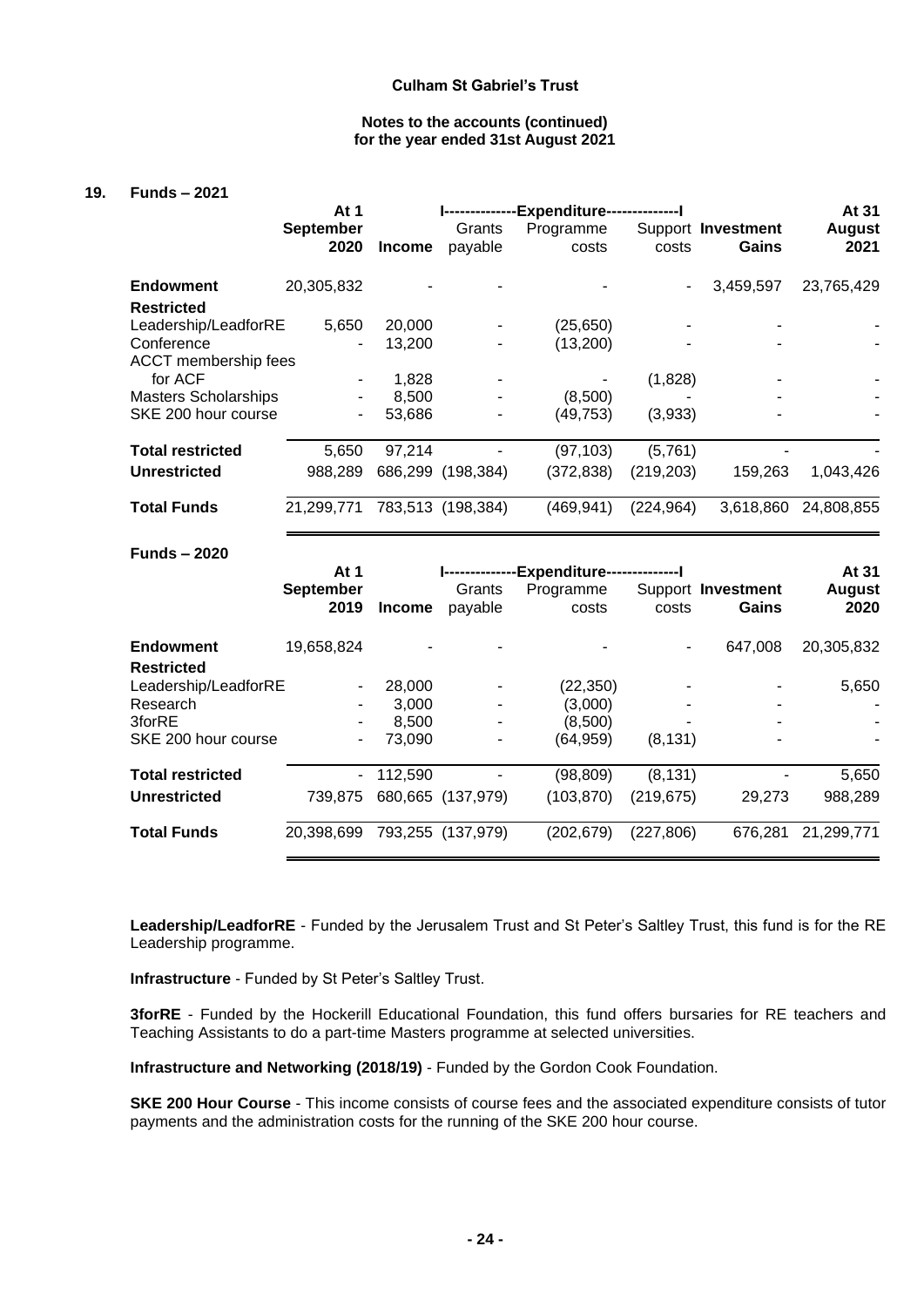#### **Notes to the accounts (continued) for the year ended 31st August 2021**

## **20. Analysis of net assets between funds – 2021**

|                                   | <b>Endowment</b><br>funds<br>£ | <b>Restricted</b><br>funds | <b>Unrestricted</b><br>funds | <b>Total</b><br>funds<br>£ |
|-----------------------------------|--------------------------------|----------------------------|------------------------------|----------------------------|
| Tangible fixed assets             |                                |                            | 750                          | 750                        |
| Investments                       | 23,765,429                     |                            | 1,084,244                    | 24,849,673                 |
| <b>Debtors</b>                    |                                |                            | 145,677                      | 145,677                    |
| Short term deposits               |                                |                            | 211,489                      | 211,489                    |
| Cash at bank and in hand          |                                | 11.017                     | 23.190                       | 34,207                     |
| Liabilities: due within one year  |                                | (6, 417)                   | (261,400)                    | (267, 817)                 |
| Liabilities: due after one year   |                                | (4,600)                    | (142,414)                    | (147, 014)                 |
| Defined benefit pension liability |                                |                            | (18, 110)                    | (18, 110)                  |
|                                   | 23,765,429                     |                            | 1,043,426                    | 24,808,855                 |
|                                   |                                |                            |                              |                            |

#### **Analysis of net assets between funds – 2020**

|                                   | <b>Endowment</b><br>funds<br>£ | <b>Restricted</b><br>funds | <b>Unrestricted</b><br>funds | Total<br>funds<br>£ |
|-----------------------------------|--------------------------------|----------------------------|------------------------------|---------------------|
| Tangible fixed assets             |                                |                            | 1,852                        | 1,852               |
| Investments                       | 20,305,832                     |                            | 924,981                      | 21,230,813          |
| <b>Debtors</b>                    |                                |                            | 151,484                      | 151,484             |
| Short term deposits               |                                |                            | 172,872                      | 172,872             |
| Cash at bank and in hand          |                                | 27,357                     | 13,007                       | 40,364              |
| Liabilities: due within one year  |                                | (21, 707)                  | (189,249)                    | (210, 956)          |
| Liabilities: due after one year   |                                |                            | (67, 764)                    | (67, 764)           |
| Defined benefit pension liability |                                |                            | (18, 894)                    | (18,894)            |
|                                   | 20,305,832                     | 5,650                      | 988,289                      | 21,299,771          |
|                                   |                                |                            |                              |                     |

#### **21. Related party transactions**

During the year the Trust undertook the following transactions:

- £2,800 (2020: £nil) of Leadership Programme funding, and £nil (2020: £14,905) of grant money was given to RE Today Services, of which Deborah Weston is an occasional consultant. Deborah Weston was not involved in the decision.
- £75,000 (2020: £ nil) of strategic funding money, and a £5,000 (2020: £10,000) subscription was paid to the Religious Education Council of England and Wales, a charity of which Deborah Weston, Ed Pawson and Kathryn Wright were on the board during the year. A further £150,000 has been committed to, to be paid over the next three years. None of the above were involved in the strategic or grant decisions.
- £16,000 (2020: £19,686) of strategic funding money and £nil (2020: £8,300) of grant money was given/awarded to the National Association of Teachers of Religious Education, of which Deborah Weston and Kathryn Wright were on the executive during the year. None of the above were involved in the strategic or grant decisions.
- £nil (2020: £220) of strategic funding money was given to AULRE, of which Linda Whitworth is a Committee member. Linda Whitworth was not involved in the strategic decision.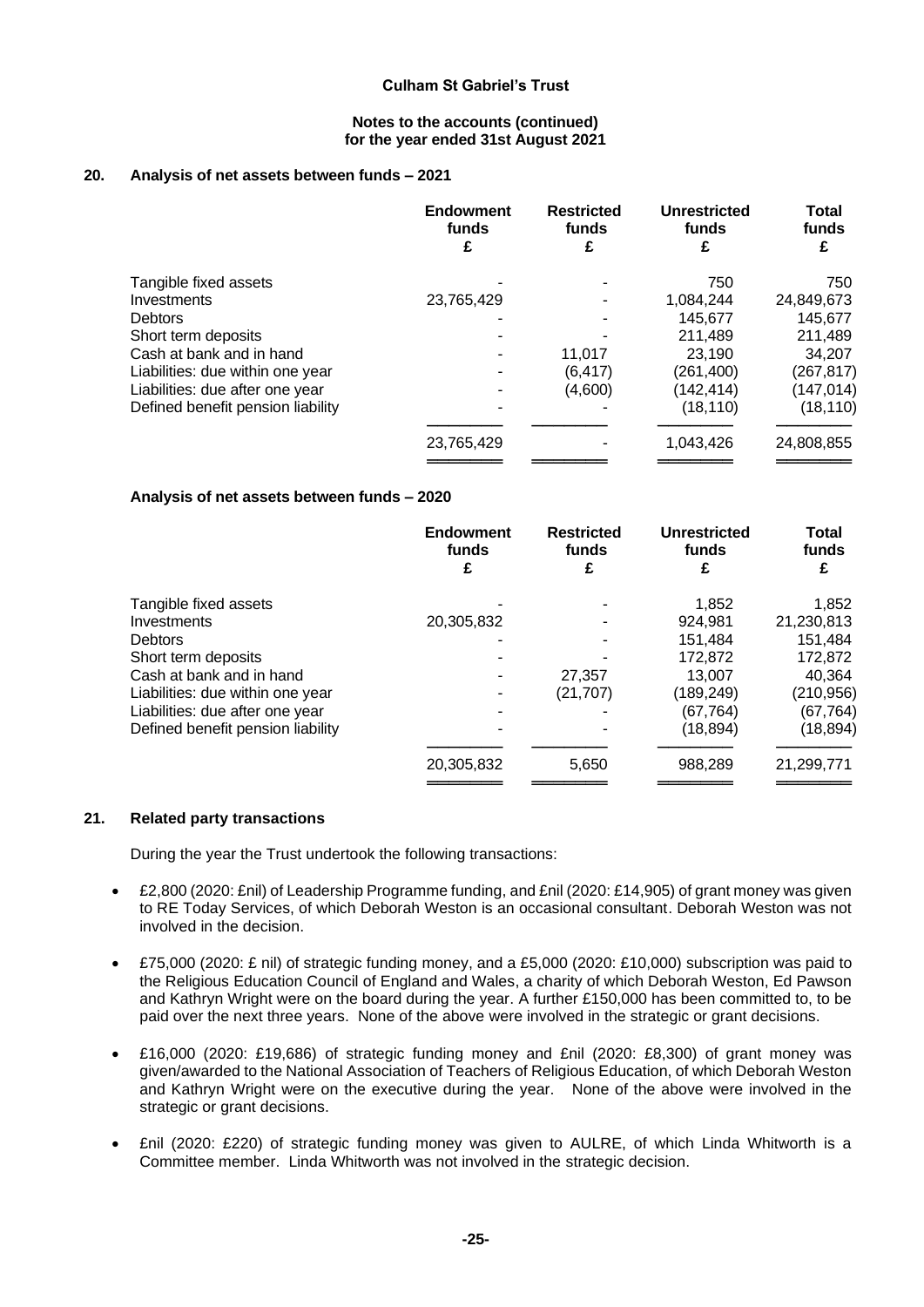#### **Notes to the accounts (continued) for the year ended 31st August 2021**

## **22. Pension scheme - Universities Superannuation Scheme (USS)**

The pension charge for the year includes a credit of £1,061 (2020: £2,335) in relation to the USS. This represents contributions of £9,294 (2020: £8,975) payable to the USS, adjusted by the reduction in the deficit funding liability between the opening and closing balance sheet dates of £784 (2020: £10,640) and by £278 (2020: £670) interest on provision unwinding.

The latest available complete actuarial valuation of the Scheme is at 31 March 2018 ("the valuation date"), which was carried out using the projected unit method, embracing a market value approach. The resulting levels of contribution take account of actuarial surpluses or deficits in the scheme. The financial assumptions were derived from market conditions prevailing at the valuation date. The results of the latest actuarial valuation and the assumptions which have the most significant effect on the results were:

|                                                             | <b>USS</b>                   |
|-------------------------------------------------------------|------------------------------|
| Date of valuation:                                          | 31/03/18                     |
| Date valuation results published:                           | 16/09/19                     |
| Value of liabilities:                                       | £67.3bn                      |
| Value of assets:                                            | £63.7bn                      |
| Funding surplus / (deficit):                                | (E3.6bn)                     |
| Principal assumptions:                                      |                              |
| Discount rate                                               | CPI - 0.73% to CPI +2.52% a  |
| Rate of increase in salaries<br>$\bullet$                   | n/a                          |
| Rate of increase in pensions<br>$\bullet$                   | CPI b                        |
| Assumed life expectancies on retirement at age 65:          |                              |
| Males currently aged 65<br>$\bullet$                        | 24.4 yrs                     |
| Females currently aged 65<br>$\bullet$                      | 25.9 yrs                     |
| Males currently aged 45<br>$\bullet$                        | 26.3 yrs                     |
| Females currently aged 45                                   | 27.7 yrs                     |
| <b>Funding Ratios:</b>                                      |                              |
| Technical provisions basis<br>$\bullet$                     | 95%                          |
| <b>Statutory Pension Protection Fund basis</b><br>$\bullet$ | 76%                          |
| 'Buy-out' basis                                             | 56%                          |
|                                                             |                              |
| Employer contribution rate (as % of pensionable salaries):  | 21.1% increasing to 23.7% on |
|                                                             | 01/10/21                     |
|                                                             |                              |
| Effective date of next valuation:                           | 31/03/20                     |
|                                                             |                              |

- a. The discount rate (forward rates) for the USS valuation was: Years 1-10: CPI + 0.14% reducing linearly to CPI – 0.73% Years 11-20: CPI + 2.52% reducing linearly to CPI + 1.55% by year 21 Years 21 +: CPI + 1.55%
- b. Pensions increases (CPI) for the USS valuation were: Term dependent rates in line with the difference between the Fixed Interest and Index Linked yield curves, less 1.3% p.a.
- c. The USS employer contribution rates include provisions for the cost of future accrual of defined benefits, deficit contributions, administrative expenses and defined contributions.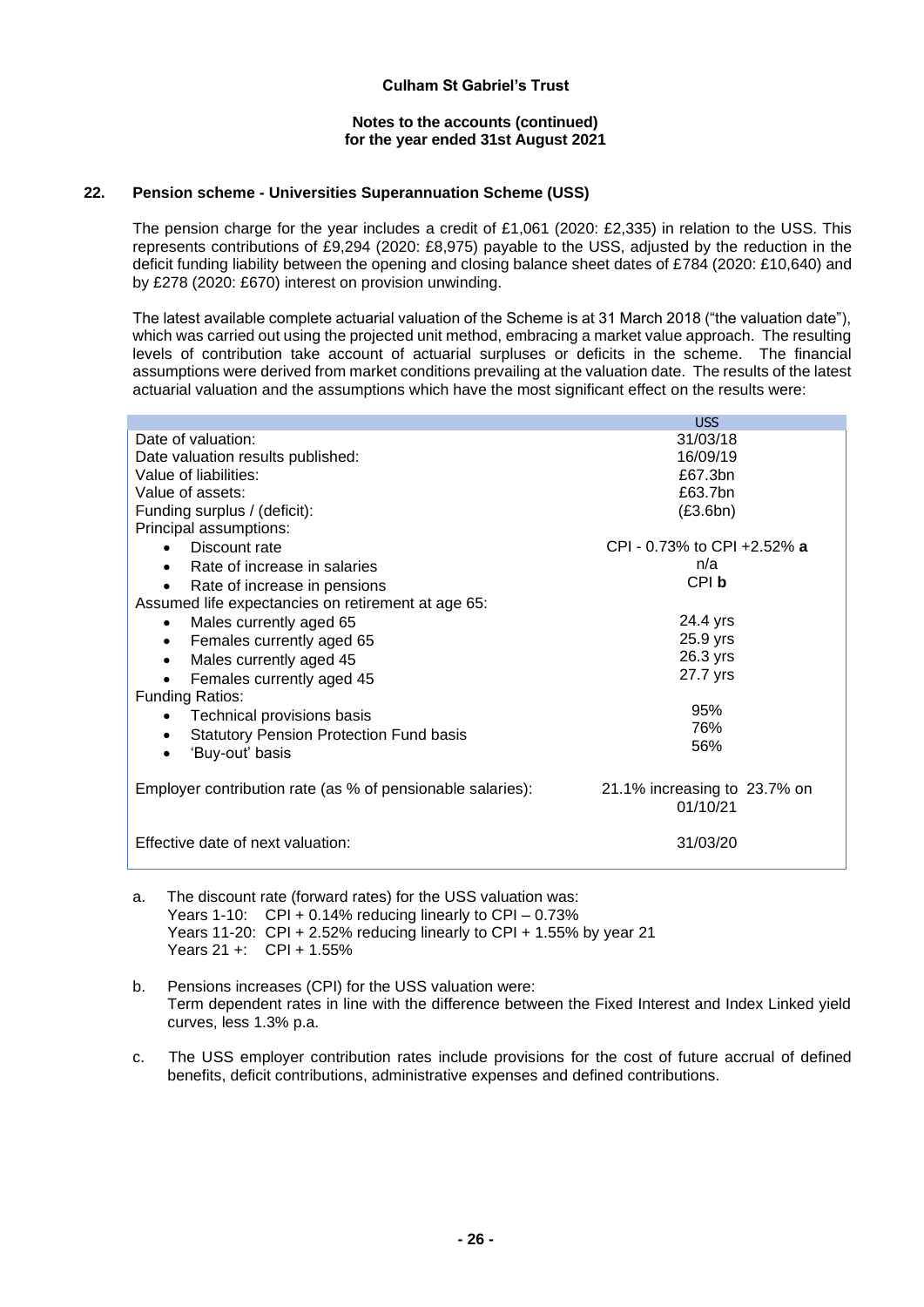#### **Notes to the accounts (continued) for the year ended 31st August 2021**

# **22. Pension scheme - Universities Superannuation Scheme (USS) (continued)**

## **Sensitivity of actuarial valuation assumptions**

Surpluses or deficits which arise at future valuations may impact on the company's future contribution commitment. The sensitivities regarding the principal assumptions used to measure the scheme liabilities are set out below:

| Assumption            | <b>USS</b><br>Change in assumption                                     | Impact on USS liabilities |
|-----------------------|------------------------------------------------------------------------|---------------------------|
| Initial discount rate | increase by 0.1%                                                       | decrease by £1.2bn        |
| Asset values          | reduce by 10%                                                          | increase by £6.4bn        |
| RPI-CPI spread        | increase by 0.1%                                                       | decrease by £0.7bn        |
| Rate of mortality     | more prudent assumption<br>(mortality rated down by a<br>further year) | increase by £1.6bn        |

## **Deficit Recovery Plans**

In line with FRS 102 paragraph 28.11A, the company has recognised a liability for the contributions payable for the agreed deficit funding plan. The principle assumptions used in these calculations are tabled below:

|                                       | <b>USS</b> |
|---------------------------------------|------------|
| Finish Date for Deficit Recovery Plan | 31/03/28   |
| Average staff number increase         | Nil        |
| Average staff salary increase         | $1.8%$ pa  |
| Average discount rate over period     | 0.63%      |

A provision of £18,110 has been made at 31 August 2021 (2020: £18,894) for the present value of the estimated future deficit funding element of the contributions payable under these agreements, using the assumptions shown. The provision reduces as the deficit is paid off according to the pension recovery scheme.

A copy of the full actuarial valuation report and other further details on the scheme are available on the USS website [www.uss.co.uk.](http://www.uss.co.uk/)

#### **23. Reconciliation of net income to net cash flow from operating activities**

|                                                                                                                                                                                                                                    | 2021<br>£                                                              | 2020<br>£                                                                          |
|------------------------------------------------------------------------------------------------------------------------------------------------------------------------------------------------------------------------------------|------------------------------------------------------------------------|------------------------------------------------------------------------------------|
| Net income for year                                                                                                                                                                                                                | 3,509,084                                                              | 901,072                                                                            |
| Dividends received<br>Interest receivable<br>Depreciation and impairment of tangible fixed assets<br>Gains on investments<br>Decrease/(increase) in debtors<br>Increase/(decrease) in creditors<br>(Decrease) in pension provision | (682, 433)<br>(6)<br>1.102<br>(3,618,860)<br>5.807<br>136,111<br>(784) | (668, 097)<br>(156)<br>2.074<br>(676, 281)<br>(16, 704)<br>(174, 175)<br>(10, 640) |
| Net cash flow from operating activities                                                                                                                                                                                            | (649, 979)                                                             | (642, 907)                                                                         |